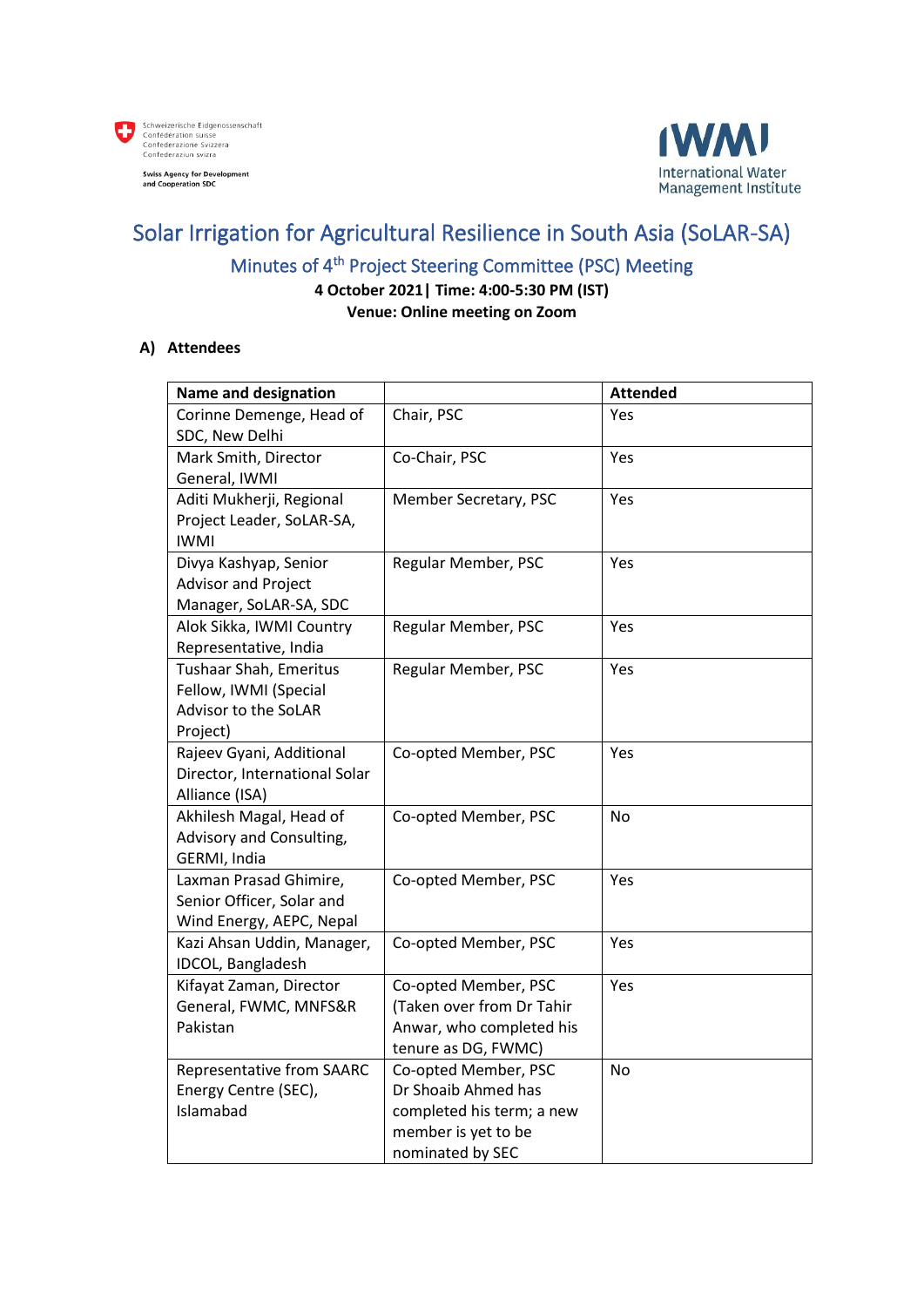| Mohsin Hafeez, IWMI     | Special Attendee | Yes |
|-------------------------|------------------|-----|
| Country Representative, |                  |     |
| Pakistan                |                  |     |

*Abbreviations:* AEPC: Alternative Energy Promotion Centre, Nepal; FWMC: Federal Water Management Cell, Pakistan, GERMI: Gujarat Energy Research and Management Institute, India IDCOL: Infrastructure Development Company, Bangladesh; ISA: International Solar Alliance; IWMI: International Water Management Institute; SDC: Swiss Agency for Development and Cooperation

#### **B) Agenda**

#### **1. Welcome Remarks**

- Mark Smith, Director General, IWMI and Co-Chair of SoLAR PSC, welcomed all the members to the 4th Project Steering Committee (PSC) Meeting. He acknowledged the substantive data coming out of all the four countries, viz, Bangladesh, India, Nepal and Pakistan, as the project is halfway through its 4-year timeline, despite the many challenges of Covid-19. He appreciated the insightful presentations from the eight Innovation Fund Grantees. He mentioned carefully revisiting the timelines, anticipating delays early on and planning accordingly.
- Corrinne Demenge, Chair of PSC, extended her warm welcome to all the participants. She highlighted the challenges posed by the Covid-19 pandemic that has delayed some of the most important projects globally. She highlighted some of the preliminary findings and methodologies and stressed the need to adjust the timelines. She expressed her gratitude to the various government entities of the four countries in South Asia who are a part of the PSC and provide their active support to the project. In addition, she appreciated the outreach activities through the quarterly newsletters.

| 2.                       | <b>Introduction</b>                                                                          | bv | <b>PSC</b> | <b>Members</b> |
|--------------------------|----------------------------------------------------------------------------------------------|----|------------|----------------|
|                          | Engr. Kifayat Zaman, Director General, Federal Water Management Cell (FWMC), formally        |    |            |                |
|                          | introduced himself as the new PSC member from Pakistan. He replaced Engr. Tahir Anwar,       |    |            |                |
|                          | the earlier PSC Member from Pakistan who retired from his position as DG, FWMC. Mr           |    |            |                |
|                          | Zaman highlighted the Government of Pakistan's keen interest in solar irrigation projects.   |    |            |                |
|                          | FWMC focuses mainly on water management, helping small landholders in Agri-water             |    |            |                |
|                          | management and also mentioned that a few developments have taken place under                 |    |            |                |
|                          | various subsidy schemes. For example, there have been quite a few proposals to convert       |    |            |                |
|                          | diesel pumps into SIPs, but not at the cost of groundwater depletion. He further             |    |            |                |
|                          | highlighted the challenges under solar irrigation in Pakistan and urged the project findings |    |            |                |
|                          | to be shared with him in a timely manner for him to include those findings in overall policy |    |            |                |
| discussions in Pakistan. |                                                                                              |    |            |                |

This was followed by a brief introduction by all the PSC Members.

#### **3. Updates from Year 2 (Progress and delays)**

Dr Aditi Mukherji, Regional Project Leader for SDC SoLAR, shared project updates since the inception of the SoLAR project, which included the progress made so far and the delays arising out of Covid-19.

*Key highlights from the presentation:*

• Dr Aditi explained the rationale behind the SoLAR project.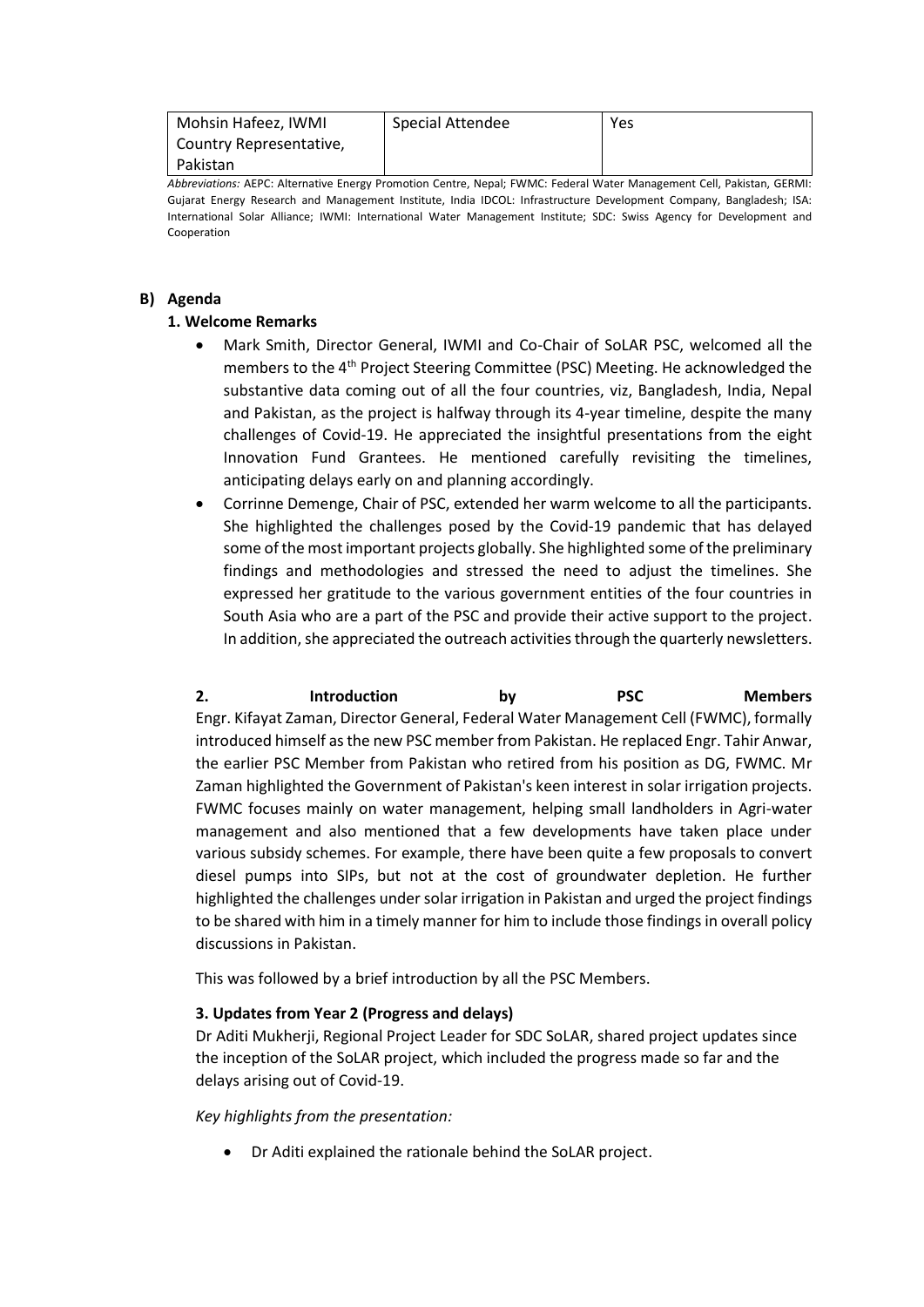- She gave a brief overview of the work packages and highlighted the constraints due to the second wave of Covid-19, primarily in Bangladesh and Nepal, which adversely affected the fieldwork. Grid-connection activities in both countries suffered a delay but will be completed by the end of 2021 as field activities have resumed from hypercontroller and the series and the controller and the controller and the controller and the c
- The SoLAR project highlighted four aspects: mitigation, adaptation and resilience building, GESI and groundwater sustainability, and she summarized the main findings under each of these themes. These are tabulated below:

| <b>Questions</b>                                                                  | <b>Impact on Countries</b>                                                                                                                                                                                                                                                                                                                                                                                                                                                                                                                                                                                                                                                                                                                                                                                                                                                                                                                                                                                                                                               |
|-----------------------------------------------------------------------------------|--------------------------------------------------------------------------------------------------------------------------------------------------------------------------------------------------------------------------------------------------------------------------------------------------------------------------------------------------------------------------------------------------------------------------------------------------------------------------------------------------------------------------------------------------------------------------------------------------------------------------------------------------------------------------------------------------------------------------------------------------------------------------------------------------------------------------------------------------------------------------------------------------------------------------------------------------------------------------------------------------------------------------------------------------------------------------|
| Do SIPs contribute to adaptation<br>and reduce vulnerability to climate<br>risks? | From a risk reduction point of<br>view, SIPs provide<br>assured<br>irrigation in case of rainfall<br>variability. E.g., In Nepal and<br>Bangladesh, as rainfalls have<br>become erratic in the recent<br>past, irrigation in the Kharif<br>will<br>become<br>season<br>more<br>common.<br>Crop diversification is seen as a<br>climate adaptation strategy. In<br>Bangladesh, farmers receiving<br>irrigation from SIP and electric<br>pumps grow<br>more<br>summer<br>paddy. No cropping pattern<br>changes have been observed in<br>Gujarat, i.e., before and after<br>implementing the SKY scheme.<br>New crops were introduced in<br>the case of Nepal upon the<br>implementation of SIPs.<br>There has been an enhanced<br>income from agriculture using<br>SIPs, due to the cultivation of<br>high-value crops, like orchards<br>in Pakistan and vegetables in<br>Nepal. Farmers are saving on<br>diesel costs leading to lower<br>cost of cultivation.<br>There has been an increase in<br>income from selling electricity<br>the<br>grid<br>in<br>Gujarat.<br>to |
| SIPs and equity outcomes are<br>mixed and not well understood                     | GESI policies studies have been<br>taken up in Nepal, and similar<br>studies will be taken up in India<br>and Pakistan.<br>AEPC's role was highlighted in<br>using GESI criteria to select                                                                                                                                                                                                                                                                                                                                                                                                                                                                                                                                                                                                                                                                                                                                                                                                                                                                               |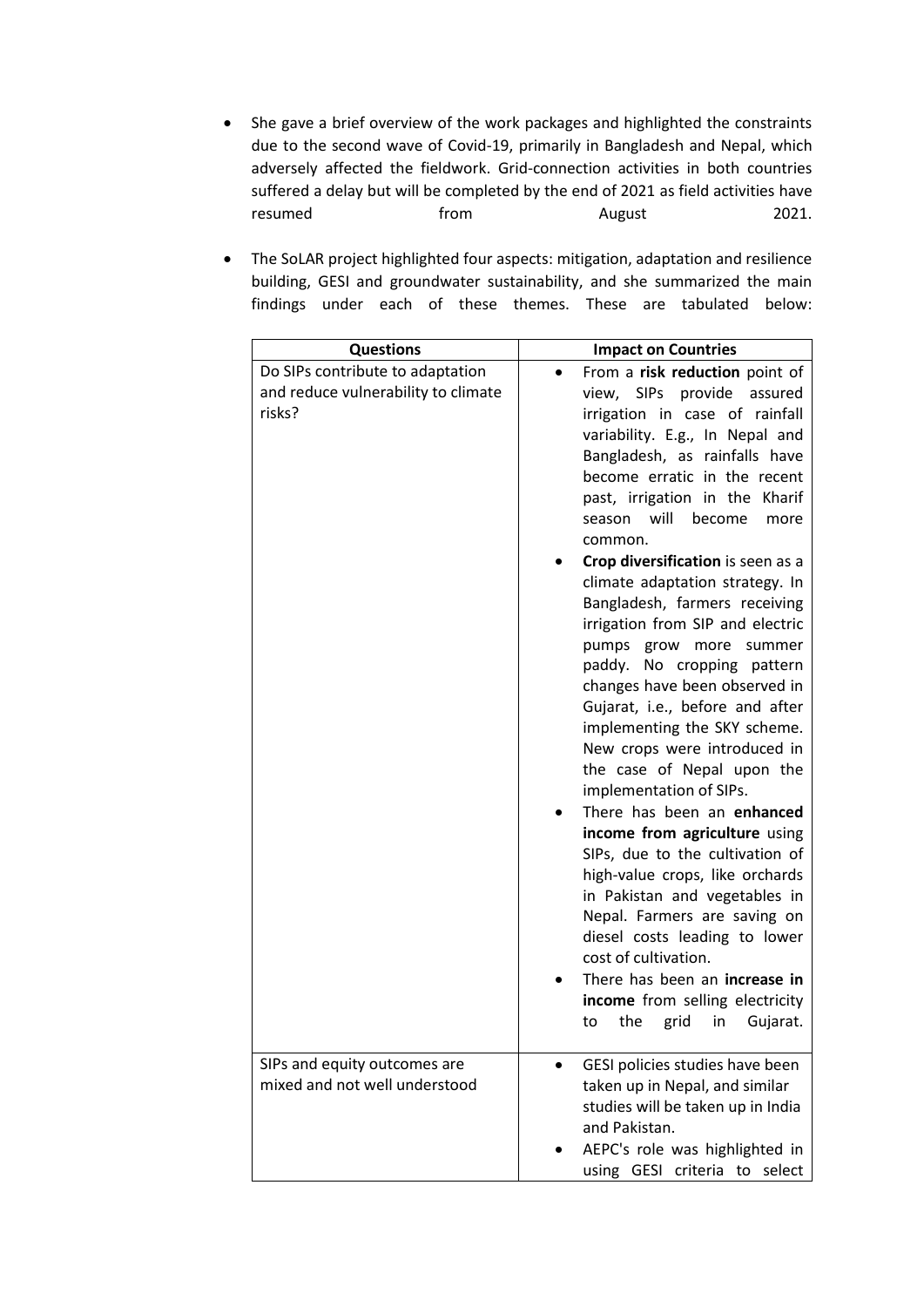|                                                         | beneficiaries. In Bangladesh,<br><b>IDCOL</b><br><b>SIPs</b><br>serves<br>sharecroppers and<br>marginal<br>landholders through its water<br>services model.<br>In Gujarat, the SKY scheme was<br>designed in such a way that it<br>has primarily benefitted larger<br>farmers, and the implications<br>for smallholder farmers are not<br>very clear.                                                          |
|---------------------------------------------------------|----------------------------------------------------------------------------------------------------------------------------------------------------------------------------------------------------------------------------------------------------------------------------------------------------------------------------------------------------------------------------------------------------------------|
| Would SIPs lead to more or less<br>groundwater pumping? | Highlights from the SKY scheme<br>in Gujarat were presented. It<br>was mentioned that almost 95%<br>of the farmers are injecting<br>electricity back into the grid,<br>though this may not have<br>resulted in<br>a reduction<br>in in<br>groundwater pumping. More<br>empirical work is being done in<br>India<br>Bangladesh<br>and<br>to<br>carefully<br>the<br>tease<br>out<br>groundwater impacts of SIPs. |

- Dr Aditi gave an overall update on the progress made so far in terms of communication and outreach. There has been an improvement in maintaining the website with the publication and circulation of quarterly newsletters covering the four countries' various activities. The newsletter is sent to around 950 people who have attended one or more SoLAR events in the past. A blog series is expected to start by October 2021. Photo stories and podcasts are also being planned for better information dissemination.
- She informed the participants about the new SoLAR logo, and a Zoom poll was created towards the end of the session to finalize the logo. The new logo will be used in all SoLAR communications materials henceforward.

### **4. Discussions**

- **Rajeev Gyani (ISA)** acknowledged the overall capacity building within the project. He emphasized the importance of capacity building measures extended to farmers and solar technicians from a sustainability point of view. He further stressed the O&M and demand management which needs to run parallel as per the project activities.
- **Dr Aditi (IWMI)** mentioned that O&M and capacity building of farmers and technicians is an integral part of the SoLAR project. A plan is underway to train over 2000 SKY (Suryashakti Kisan Yojana) farmers using RCT (Randomised Control Technique) trials. So far, technicians training has been successful in Nepal, and O&M training has been conducted in Pakistan. She further mentioned a plan on regional training for policymakers in the context of the food-water-energy nexus.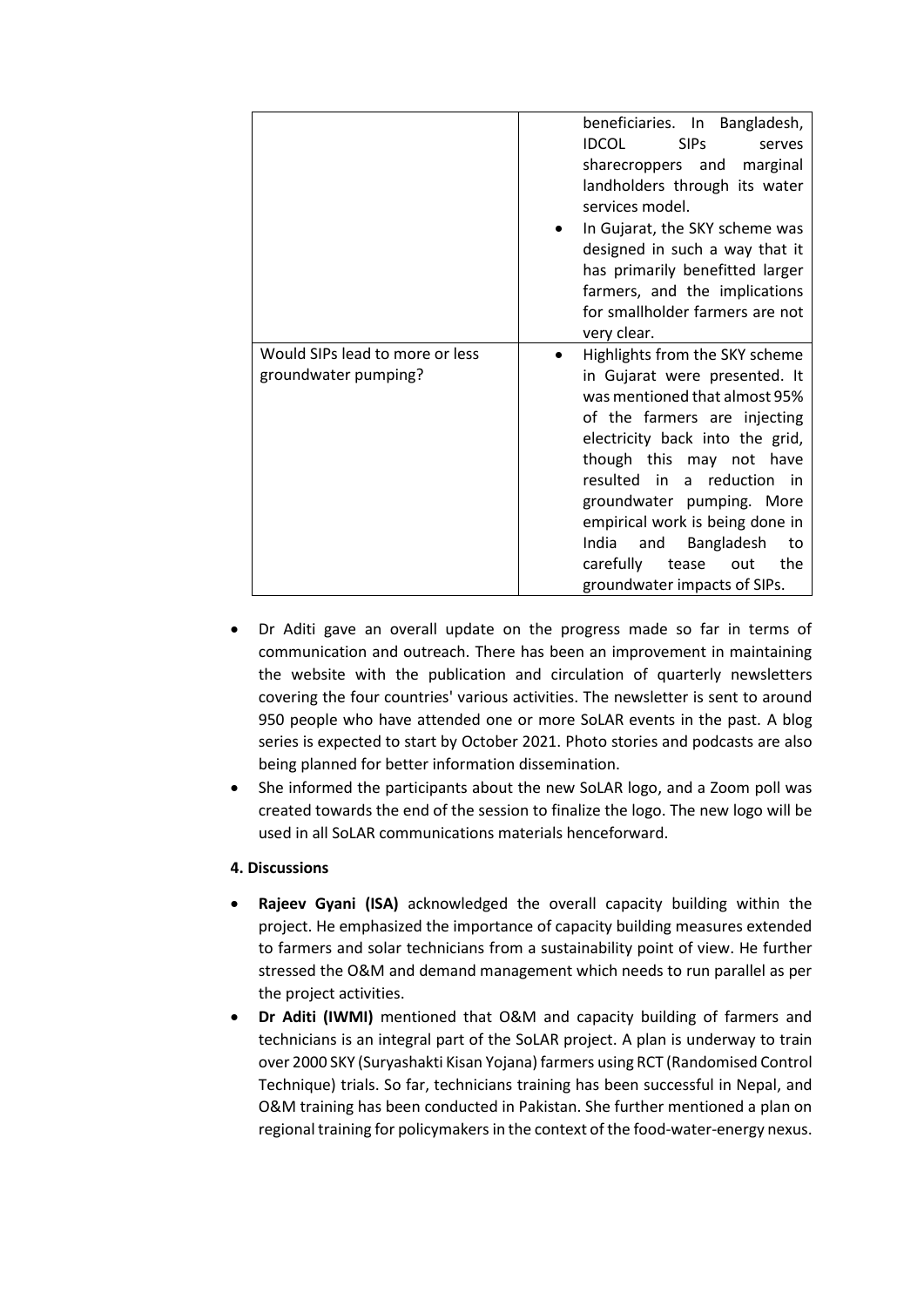- **Divya Kashyap (SDC)** looked into the possibility of integrating some of the training modules prepared as a part of the SoLAR project to ISA's Training Programs.
- **Kifayat Zaman (FWMC)** reiterated the need to take stock of the solar irrigation projects to present findings to the government. He emphasized the need to have more collaborations at the local and regional levels. He mentioned that Baluchistan as a region needs greater focus on groundwater depletion.
- **Mohsin Hafeez (IWMI)** mentioned that taking stock of solar irrigation projects is essential to share information among different departments and that under the SoLAR project, case studies have been commissioned to take stock of the situation in Sindh, Khyber Khyber Pakhtunkhwa and Baluchistan provinces in Pakistan.
- **Laxman Prasad Ghimire (AEPC)** mentioned that there would be closed group discussions based on the results of the phone surveys in the near future, and the team is in coordination with the IWMI-Nepal office to set up this meeting.
- **Kazi Ahsan (IDCOL)** briefed how Covid-19 and monsoons drastically impacted the field studies, suggesting having a tagline for the new SoLAR logo.
- **Mark Smith (IWMI)** emphasized the need to manage risks related to Covid-19 as another wave would be extremely worrying for the project. He acknowledged all the members who have become adept in implementing various activities despite the pandemic's adversities. Instead, he focussed on the need to build capacities for farmers in the Indian context.
- **Dr Aditi (IWMI)** reiterated that 2500 farmers would be trained through RCT trials as soon as an agreement is ready with GUVNL (Gujarat Urja Vikas Nigam Limited).
- **Rajeev Gyani (ISA)** proposed circulating the reports coming out of the project on a global scale through the ISA (International Solar Alliance) network for better outreach.

### **5. Selection of SoLAR Project Logo**

A zoom poll was created for the SoLAR logo, wherein five options were available to choose from. The highest votes went to option 1, and the PSC members selected this logo.



### **5. Concluding remarks and vote of thanks**

- Divya Kashyap thanked all the participants, especially Mr Kifayat Zaman, who kindly agreed to join the SoLAR PSC.
- She acknowledged the interesting insights from the project in all four countries.
- She emphasized the need to enhance the outreach of the project overall.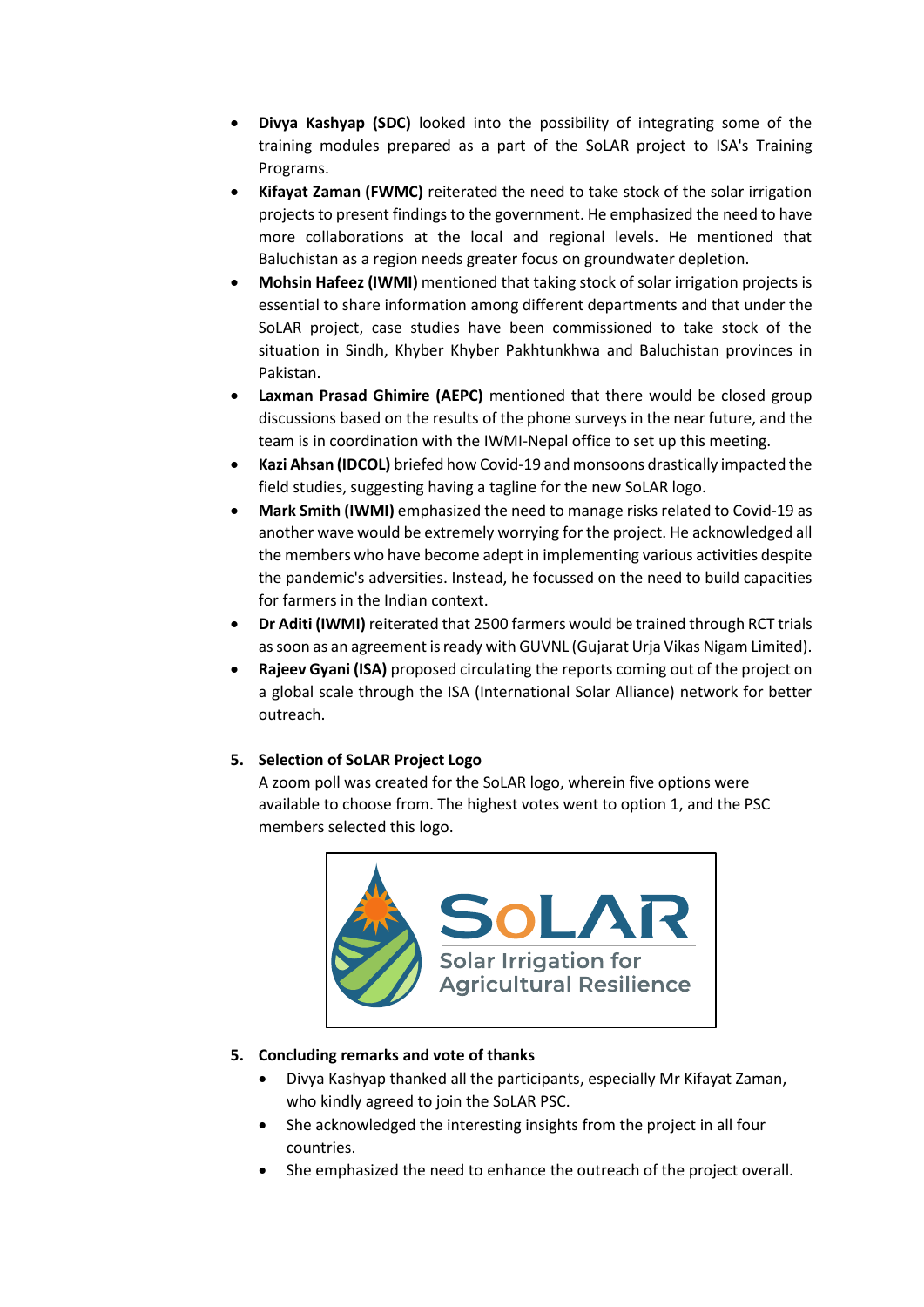- She extended her gratitude to all the innovation fund grantees who had come up with interesting presentations showcasing the aims and objectives of their respective projects.
- Divya further mentioned that the SoLAR project would be featured in the upcoming edition of the One World SDC Magazine.
- She agreed with Mark on the need to look at further adjustments in the wake of Covid-19 with an added focus on trainings and capacity-building measures.

### *Action Points:*

- Finalizing an agreement with GUVNL to take forward the training of farmers using RCT trials.
- Finalizing an MoU with IHE Delft.
- Preparing the 'Year 3 Workplan' of the SoLAR project.
- Conducting regional and national forums either virtually or physically whenever the situation improves.
- Further dissemination activities through blog series, photo series etc.
- Organization of the 5<sup>th</sup> PSC Meeting for approval of Year 3 Workplan in January-February 2022.

*Meeting notes prepared by Ms Zeba Ahsan, Communications Consultant, IWMI.*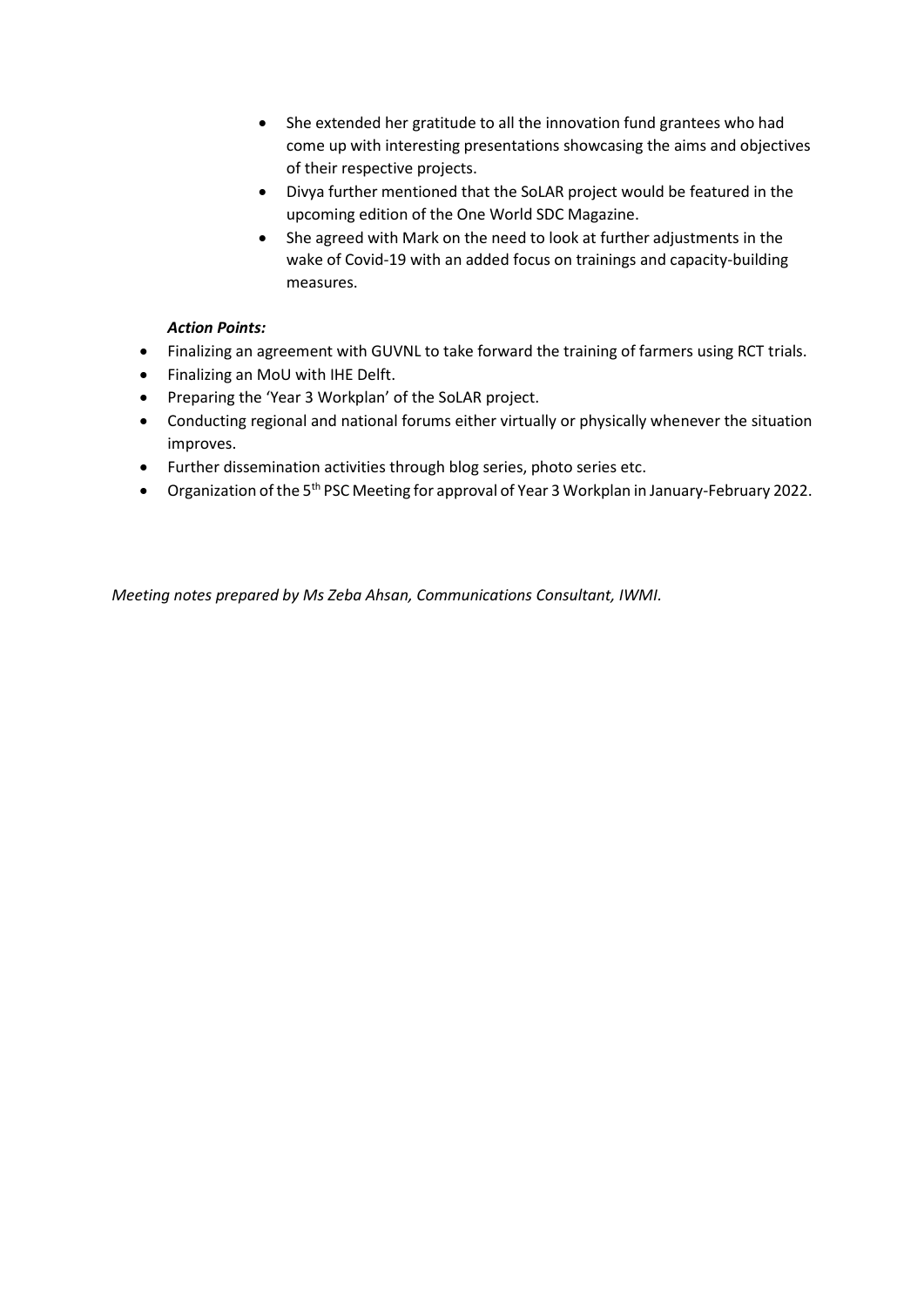### **Annex 1. Activity level update January-June 2021**

### *1.1.1 Impact evaluation and GESI case studies of existing and new SIP programs in Bangladesh*

| <b>Details of</b><br>sub-<br><b>activities</b>                                                                                      | Start date*    | End date*      | <b>Outputs/Comment</b><br>S                                                                     | <b>Status with</b><br>details<br>(Completed/O | <b>Additional</b><br>comments                                                                                                                                         |
|-------------------------------------------------------------------------------------------------------------------------------------|----------------|----------------|-------------------------------------------------------------------------------------------------|-----------------------------------------------|-----------------------------------------------------------------------------------------------------------------------------------------------------------------------|
|                                                                                                                                     |                |                |                                                                                                 | n<br>track/Delayed)                           |                                                                                                                                                                       |
| SIP Survey<br>Rabi 2021                                                                                                             | 15/04/202<br>1 | 30/05/202<br>1 | Primary data on SIP<br>operations for                                                           | Completed                                     |                                                                                                                                                                       |
| SIP survey<br><b>Kharif 1 2021</b>                                                                                                  | 15/07/202<br>1 | 30/08/202<br>1 | three seasons from<br>82 schemes                                                                | Delayed                                       | 17 out of 82<br>completed.<br>Rest to start<br>again in<br>August as<br>lockdown<br>opens                                                                             |
| SIP survey<br><b>Kharif 2 2021</b>                                                                                                  | 15/10/202<br>1 | 30/11/202<br>1 |                                                                                                 | Should be on<br>track depending<br>on Covid   |                                                                                                                                                                       |
| Journal<br>article draft<br>based on<br>three(Kharif<br>2, 2020, Rabi<br>2021 and<br>Kharif 1<br>2021) round<br>s of SIP<br>surveys | 1/10/2021      | 31/12/202<br>1 | Draft journal article<br>ready for<br>submission to a<br>journal                                | Should be on<br>track                         |                                                                                                                                                                       |
| <b>HH level</b><br>survey                                                                                                           | 01/05/202<br>1 | 30/07/202<br>1 | Sampling note,<br>and<br>Questionnaire<br>- Primary farmer<br>level data from<br>900 households | Delayed                                       | Sampling<br>note,<br>Questionnair<br>e completed.<br>Fieldwork<br>delayed due<br>to Covid. Will<br>start as soon<br>as lockdown<br>is over<br>(August 08<br>expected) |

*Table 1. Progress on implementation of sub-activities in 1.1.1:*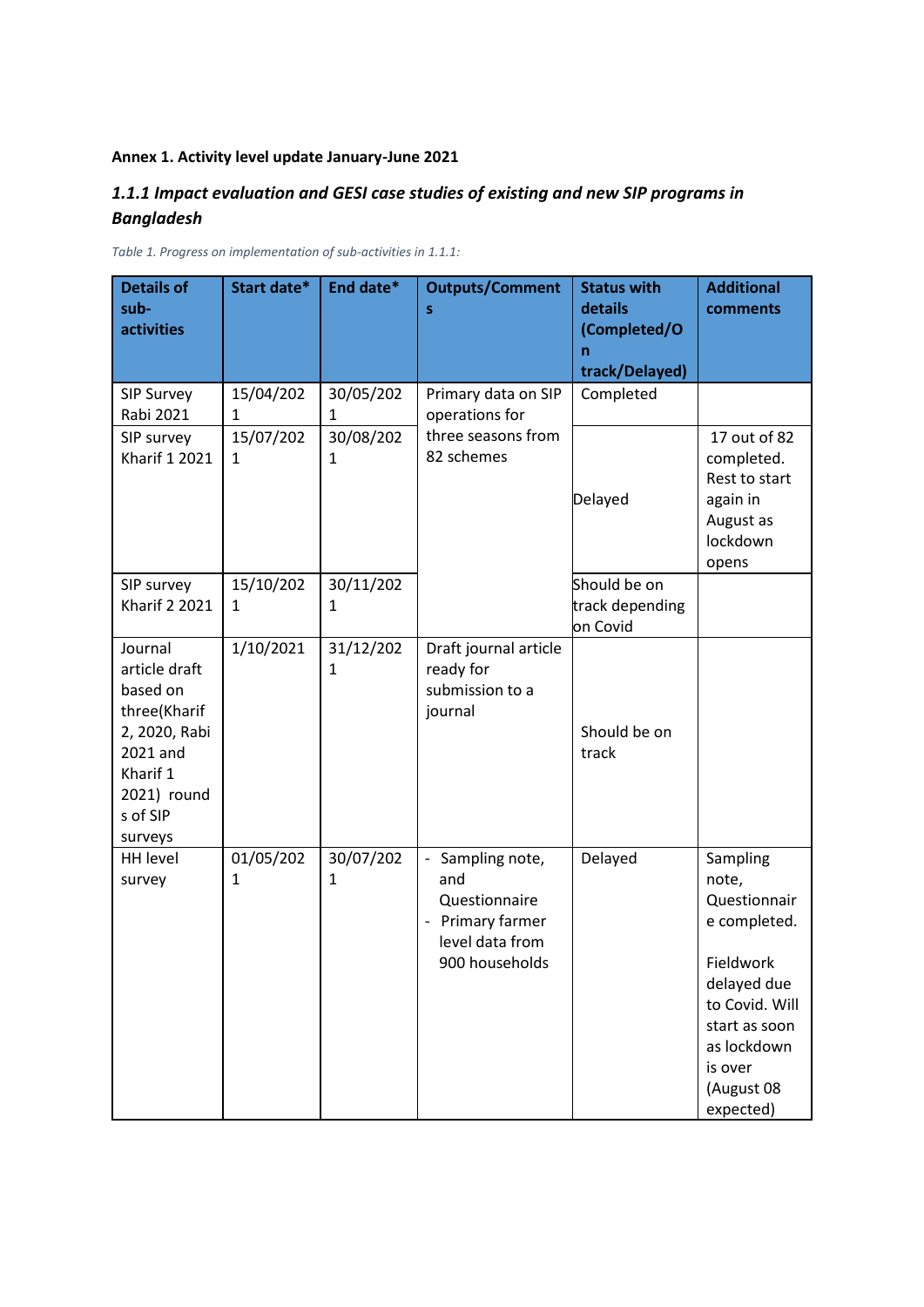| <b>Details of</b><br>sub-<br><b>activities</b> | Start date*               | End date*      | <b>Outputs/Comment</b><br>S                                                                                                             | <b>Status with</b><br>details<br>(Completed/O<br>n<br>track/Delayed) | <b>Additional</b><br>comments            |
|------------------------------------------------|---------------------------|----------------|-----------------------------------------------------------------------------------------------------------------------------------------|----------------------------------------------------------------------|------------------------------------------|
| <b>Baseline</b><br>analysis                    | 01/10/202<br>1            | 30/12/202<br>1 | Baseline report<br>based on<br>descriptive<br>analysis of HH<br>level data<br>Blog post<br>$\overline{\phantom{a}}$                     | Should be on<br>track                                                |                                          |
| Policy<br>analysis                             | 01/01/202<br>$\mathbf{1}$ | 30/06/202<br>1 | Research article<br>based on analysis<br>of policy<br>documents<br>through GESI lens<br>(Bangladesh and<br>Nepal combined)<br>Blog post | On track                                                             | Work on the<br>final draft is<br>ongoing |

*Table 1: Status of Deliverables in 1.1.1*

| <b>SN</b>      | <b>Deliverable details</b>                                                                                                            | <b>Due date</b> | <b>Status with</b><br>details<br>(Completed/On<br>track/Delayed)               | Comments,<br>including COVID<br>related impacts                                                                                             |
|----------------|---------------------------------------------------------------------------------------------------------------------------------------|-----------------|--------------------------------------------------------------------------------|---------------------------------------------------------------------------------------------------------------------------------------------|
| $\mathbf{1}$   | SIP level database for three<br>seasons in 2021 (i.e., Rabi,<br>kharif2, Kharif 1) through<br>telephonic survey                       | 30/11/2021      | On track (middle<br>survey delayed,<br>but should<br>recover within a<br>year) | All three should<br>be completed by<br>2021                                                                                                 |
| $\overline{2}$ | A draft of a journal article<br>with findings from three<br>rounds of SIP surveys<br>(Kharif 2, 2020, Rabi 2021<br>and Kharif 1 2021) | 31/12/2021      | Should be on<br>track                                                          |                                                                                                                                             |
| 3              | Household survey sampling<br>note and Household survey<br>questionnaire                                                               | 30/4/2021       | Completed                                                                      |                                                                                                                                             |
| 4              | Household-level database                                                                                                              | 30/09/2021      | Delayed                                                                        | Fieldwork will<br>start soon as<br>lockdown is over<br>(August 08). The<br>target is still to<br>have the<br>database ready<br>by September |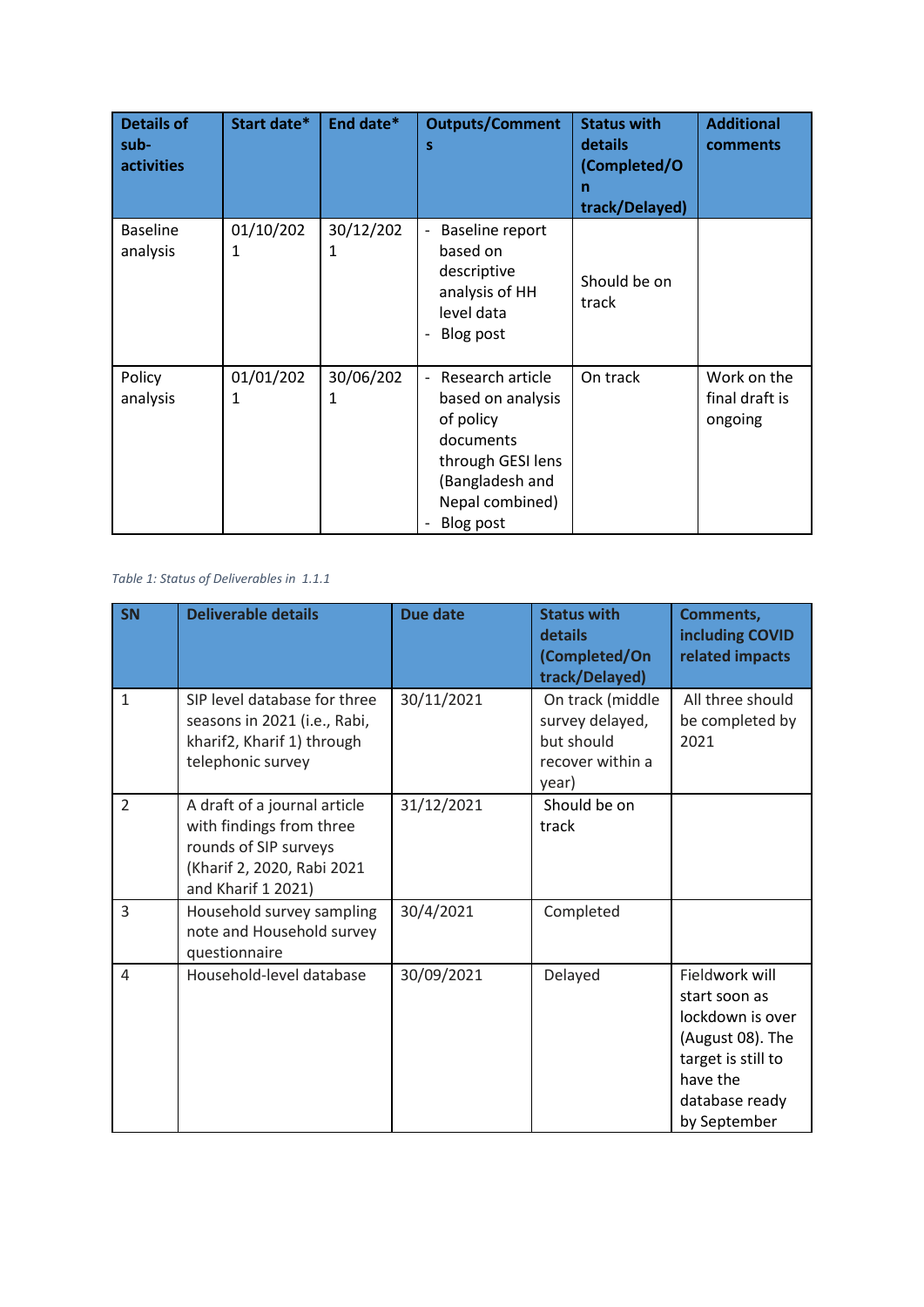| 5 | Two to three blog posts and<br>regular contributions to the<br>SDC-SoLAR newsletter -<br>throughout the year                                           | All throughout<br>the year | On track | One newspaper<br>article (Daily<br>Star) published |
|---|--------------------------------------------------------------------------------------------------------------------------------------------------------|----------------------------|----------|----------------------------------------------------|
| 6 | Draft Journal article note<br>based on analysis of policy<br>documents through GESI<br>lens a combined paper with<br>data from Bangladesh and<br>Nepal | 31/08/2021                 | On track | Work on the final<br>draft is ongoing              |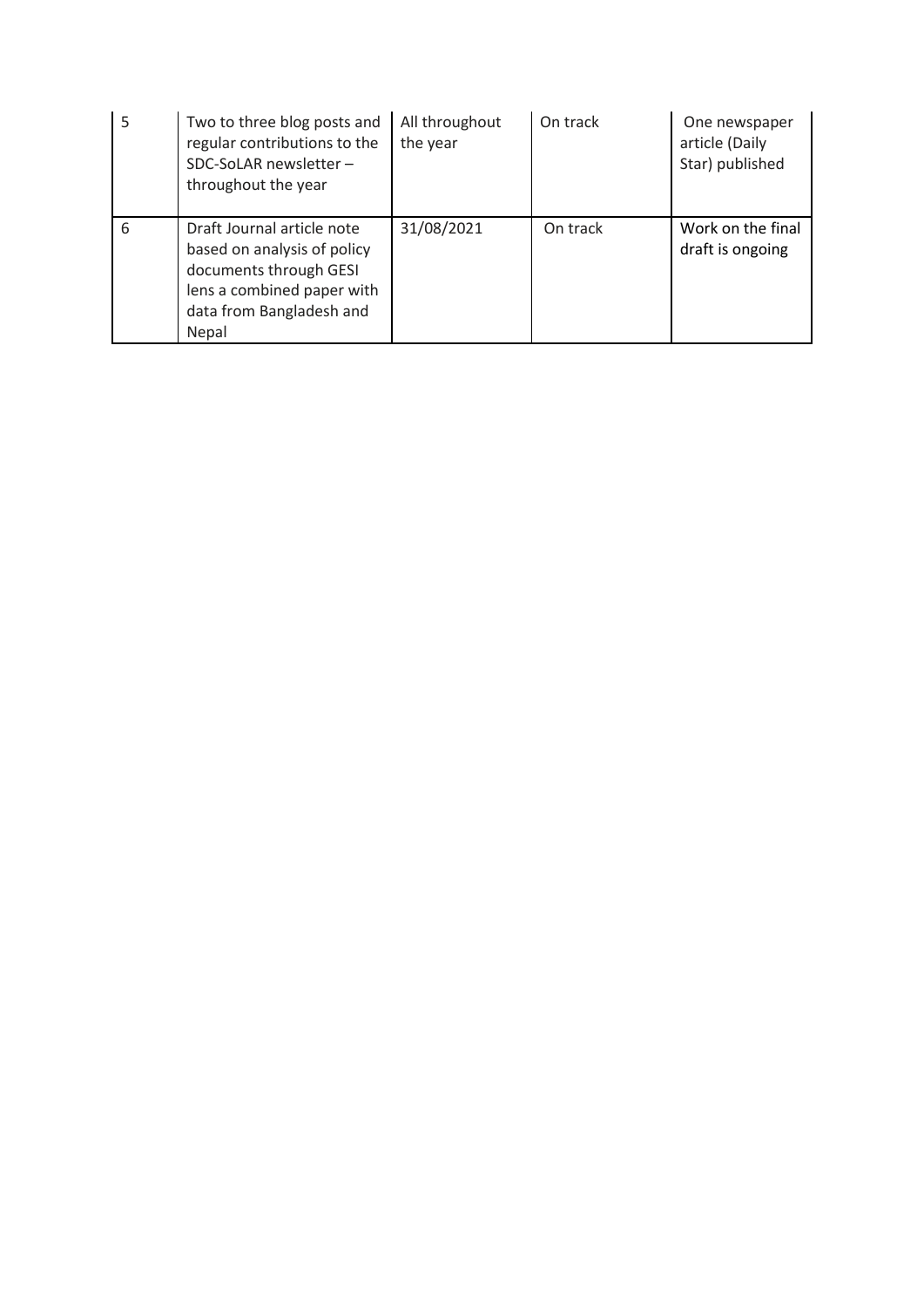# *Activity 1.1.2: Impact Evaluation (IE) and GESI Case Studies of SIP Program in Nepal*

*Table 2: Progress on implementation of sub-activities 1.1.2*

| SN                  | <b>Details of sub-</b>                                                                                                                                                                           | <b>Start</b>                                         | <b>End</b>                                        | <b>Outputs/Comm</b>                                                                                           | <b>Status with</b>                                                                                                                                                                                                                                                                                                                                        | <b>Comments, including</b>                                                                                                                                                                                                                                               |
|---------------------|--------------------------------------------------------------------------------------------------------------------------------------------------------------------------------------------------|------------------------------------------------------|---------------------------------------------------|---------------------------------------------------------------------------------------------------------------|-----------------------------------------------------------------------------------------------------------------------------------------------------------------------------------------------------------------------------------------------------------------------------------------------------------------------------------------------------------|--------------------------------------------------------------------------------------------------------------------------------------------------------------------------------------------------------------------------------------------------------------------------|
|                     | <b>activities</b>                                                                                                                                                                                | <b>Date</b>                                          | <b>Date</b>                                       | ents                                                                                                          | details                                                                                                                                                                                                                                                                                                                                                   | <b>COVID related impacts</b>                                                                                                                                                                                                                                             |
|                     |                                                                                                                                                                                                  |                                                      |                                                   |                                                                                                               | (Completed/On                                                                                                                                                                                                                                                                                                                                             |                                                                                                                                                                                                                                                                          |
| $\mathbf{1}$        | Draft journal                                                                                                                                                                                    | $01 -$                                               | $30-$                                             | -Journal article                                                                                              | track/Delayed)<br>Completed                                                                                                                                                                                                                                                                                                                               |                                                                                                                                                                                                                                                                          |
|                     | article based on                                                                                                                                                                                 | $01 -$                                               | 06-                                               | submitted                                                                                                     | -Journal article                                                                                                                                                                                                                                                                                                                                          |                                                                                                                                                                                                                                                                          |
|                     | the report                                                                                                                                                                                       | 2021                                                 | 2021                                              | -Situation                                                                                                    | draft complete,                                                                                                                                                                                                                                                                                                                                           |                                                                                                                                                                                                                                                                          |
|                     | submitted to                                                                                                                                                                                     |                                                      |                                                   | analysis report                                                                                               | preparing for                                                                                                                                                                                                                                                                                                                                             |                                                                                                                                                                                                                                                                          |
|                     | <b>AEPC in May</b>                                                                                                                                                                               |                                                      |                                                   |                                                                                                               | submission to                                                                                                                                                                                                                                                                                                                                             |                                                                                                                                                                                                                                                                          |
|                     | 2020, plus                                                                                                                                                                                       |                                                      |                                                   |                                                                                                               | Climate and                                                                                                                                                                                                                                                                                                                                               |                                                                                                                                                                                                                                                                          |
|                     | additional work                                                                                                                                                                                  |                                                      |                                                   |                                                                                                               | Development                                                                                                                                                                                                                                                                                                                                               |                                                                                                                                                                                                                                                                          |
|                     | done as a                                                                                                                                                                                        |                                                      |                                                   |                                                                                                               |                                                                                                                                                                                                                                                                                                                                                           |                                                                                                                                                                                                                                                                          |
|                     | part of Situation                                                                                                                                                                                |                                                      |                                                   |                                                                                                               | -Situation                                                                                                                                                                                                                                                                                                                                                |                                                                                                                                                                                                                                                                          |
|                     | Analysis Report                                                                                                                                                                                  |                                                      |                                                   |                                                                                                               | analysis report                                                                                                                                                                                                                                                                                                                                           |                                                                                                                                                                                                                                                                          |
|                     |                                                                                                                                                                                                  |                                                      |                                                   |                                                                                                               | complete.                                                                                                                                                                                                                                                                                                                                                 |                                                                                                                                                                                                                                                                          |
| $\overline{2}$      | Phone surveys                                                                                                                                                                                    | $15 -$                                               | $31 -$                                            | Compiled and                                                                                                  | Completed                                                                                                                                                                                                                                                                                                                                                 | A phone survey                                                                                                                                                                                                                                                           |
|                     | with AEPC                                                                                                                                                                                        | 03-                                                  | 06-                                               | clean data from                                                                                               | Phone survey                                                                                                                                                                                                                                                                                                                                              | was planned due                                                                                                                                                                                                                                                          |
|                     |                                                                                                                                                                                                  |                                                      |                                                   |                                                                                                               |                                                                                                                                                                                                                                                                                                                                                           |                                                                                                                                                                                                                                                                          |
|                     |                                                                                                                                                                                                  |                                                      |                                                   |                                                                                                               |                                                                                                                                                                                                                                                                                                                                                           |                                                                                                                                                                                                                                                                          |
|                     |                                                                                                                                                                                                  |                                                      |                                                   |                                                                                                               |                                                                                                                                                                                                                                                                                                                                                           |                                                                                                                                                                                                                                                                          |
|                     |                                                                                                                                                                                                  |                                                      |                                                   |                                                                                                               |                                                                                                                                                                                                                                                                                                                                                           |                                                                                                                                                                                                                                                                          |
|                     |                                                                                                                                                                                                  |                                                      |                                                   |                                                                                                               |                                                                                                                                                                                                                                                                                                                                                           |                                                                                                                                                                                                                                                                          |
|                     |                                                                                                                                                                                                  |                                                      |                                                   |                                                                                                               | AEPC.                                                                                                                                                                                                                                                                                                                                                     |                                                                                                                                                                                                                                                                          |
| $\overline{3}$      | Qualitative data                                                                                                                                                                                 | $01 -$                                               | $30 -$                                            | Data analysis                                                                                                 | <b>Delayed</b>                                                                                                                                                                                                                                                                                                                                            | The second wave                                                                                                                                                                                                                                                          |
|                     | collection (by FCB                                                                                                                                                                               | $01 -$                                               | 09-                                               | and preliminary                                                                                               | Orientation on                                                                                                                                                                                                                                                                                                                                            | of COVID affected                                                                                                                                                                                                                                                        |
|                     | vendor)                                                                                                                                                                                          | 2021                                                 | 2021                                              | report, blogs                                                                                                 | the GESI                                                                                                                                                                                                                                                                                                                                                  | the plan to collect                                                                                                                                                                                                                                                      |
|                     |                                                                                                                                                                                                  |                                                      |                                                   |                                                                                                               |                                                                                                                                                                                                                                                                                                                                                           |                                                                                                                                                                                                                                                                          |
|                     |                                                                                                                                                                                                  |                                                      |                                                   |                                                                                                               |                                                                                                                                                                                                                                                                                                                                                           |                                                                                                                                                                                                                                                                          |
|                     |                                                                                                                                                                                                  |                                                      |                                                   |                                                                                                               |                                                                                                                                                                                                                                                                                                                                                           |                                                                                                                                                                                                                                                                          |
|                     |                                                                                                                                                                                                  |                                                      |                                                   |                                                                                                               |                                                                                                                                                                                                                                                                                                                                                           |                                                                                                                                                                                                                                                                          |
|                     |                                                                                                                                                                                                  |                                                      |                                                   |                                                                                                               |                                                                                                                                                                                                                                                                                                                                                           |                                                                                                                                                                                                                                                                          |
|                     |                                                                                                                                                                                                  |                                                      |                                                   |                                                                                                               |                                                                                                                                                                                                                                                                                                                                                           |                                                                                                                                                                                                                                                                          |
|                     |                                                                                                                                                                                                  |                                                      |                                                   |                                                                                                               |                                                                                                                                                                                                                                                                                                                                                           |                                                                                                                                                                                                                                                                          |
|                     |                                                                                                                                                                                                  |                                                      |                                                   | ion of                                                                                                        |                                                                                                                                                                                                                                                                                                                                                           |                                                                                                                                                                                                                                                                          |
|                     | quantitative                                                                                                                                                                                     | 2021                                                 | 2021                                              | Journal                                                                                                       |                                                                                                                                                                                                                                                                                                                                                           |                                                                                                                                                                                                                                                                          |
|                     | aspects                                                                                                                                                                                          |                                                      |                                                   | Article                                                                                                       | drafted for one                                                                                                                                                                                                                                                                                                                                           | to COVID-19.                                                                                                                                                                                                                                                             |
|                     | of IE study and                                                                                                                                                                                  |                                                      |                                                   |                                                                                                               | paper about                                                                                                                                                                                                                                                                                                                                               |                                                                                                                                                                                                                                                                          |
|                     | phone survey                                                                                                                                                                                     |                                                      |                                                   |                                                                                                               | differential                                                                                                                                                                                                                                                                                                                                              |                                                                                                                                                                                                                                                                          |
|                     |                                                                                                                                                                                                  |                                                      |                                                   |                                                                                                               | impacts of SIP                                                                                                                                                                                                                                                                                                                                            |                                                                                                                                                                                                                                                                          |
|                     |                                                                                                                                                                                                  |                                                      |                                                   |                                                                                                               | by social                                                                                                                                                                                                                                                                                                                                                 |                                                                                                                                                                                                                                                                          |
|                     |                                                                                                                                                                                                  |                                                      |                                                   |                                                                                                               |                                                                                                                                                                                                                                                                                                                                                           |                                                                                                                                                                                                                                                                          |
|                     |                                                                                                                                                                                                  |                                                      |                                                   |                                                                                                               |                                                                                                                                                                                                                                                                                                                                                           |                                                                                                                                                                                                                                                                          |
|                     |                                                                                                                                                                                                  |                                                      |                                                   |                                                                                                               |                                                                                                                                                                                                                                                                                                                                                           |                                                                                                                                                                                                                                                                          |
|                     |                                                                                                                                                                                                  |                                                      |                                                   |                                                                                                               |                                                                                                                                                                                                                                                                                                                                                           |                                                                                                                                                                                                                                                                          |
|                     |                                                                                                                                                                                                  |                                                      |                                                   |                                                                                                               |                                                                                                                                                                                                                                                                                                                                                           |                                                                                                                                                                                                                                                                          |
| $\overline{4}$<br>5 | grantees in all<br>Provinces<br>except Province 1<br>and 2<br>from GESI lens<br>and data analysis<br>Develop a journal<br>article from<br>Review of GESI<br>policies and/or<br>programs in solar | 2021<br>$01 -$<br>$05 -$<br>$01 -$<br>$01 -$<br>2021 | 2021<br>$31 -$<br>$12 -$<br>$31 -$<br>08-<br>2021 | phone surveys,<br>and preliminary<br>reports, blogs<br>Submiss<br>Research article<br>based on<br>analysis of | completed with<br>both SIP and<br>non-SIP farmers<br>from 20 Terai<br>districts in the<br>list provided by<br>checklist with<br><b>FBC Social</b><br>Science<br>Researchers is<br>scheduled for<br>August 03 2021.<br><b>On Track</b><br>Concept note<br>identity,<br>gender, and<br>wealth status.<br><b>On Track</b><br>Working paper<br>draft complete | to a delay in the<br>household survey<br>due to COVID.<br>empirical data on<br>the GESI impact<br>of SIP, which will<br>be done hopefully<br>starting the<br>second week of<br>August by FBC.<br>Household survey<br>$\blacksquare$<br>delayed by six<br>months plus due |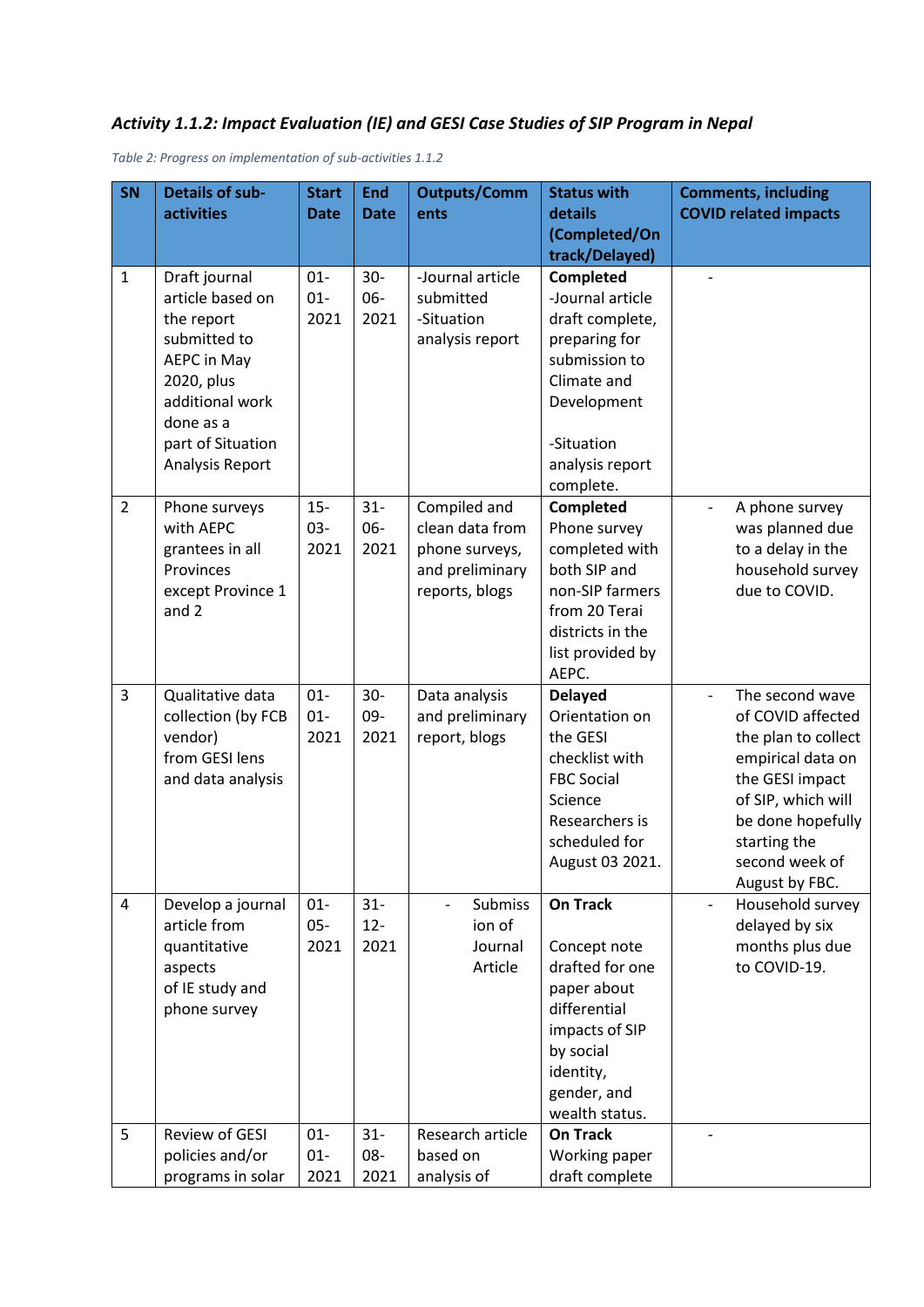|   | irrigation in Nepal |        |        | policy          | and submitted    |  |
|---|---------------------|--------|--------|-----------------|------------------|--|
|   | and Bangladesh      |        |        | documents       | to project lead  |  |
|   | and create a        |        |        | through GESI    | for further      |  |
|   | working paper       |        |        | lens            | feedback.        |  |
|   |                     |        |        | (Bangladesh and |                  |  |
|   |                     |        |        | Nepal           |                  |  |
|   |                     |        |        | combined)       |                  |  |
| 6 | Develop a journal   | $01 -$ | $31 -$ | Research        | <b>On Track</b>  |  |
|   | article from        | $05 -$ | $12 -$ | article/paper-  | Six online       |  |
|   | qualitative         | 2021   | 2021   | Impacts of SIP  | interviews were  |  |
|   | aspects             |        |        | from GESI lens  | completed as     |  |
|   | of IE study         |        |        | in Nepal using  | part of          |  |
|   |                     |        |        | field data      | understanding    |  |
|   |                     |        |        |                 | the GESI         |  |
|   |                     |        |        |                 | perception of    |  |
|   |                     |        |        |                 | SIP project      |  |
|   |                     |        |        |                 | implementers.    |  |
|   |                     |        |        |                 |                  |  |
|   |                     |        |        |                 | <b>Delayed</b>   |  |
|   |                     |        |        |                 | -Qualitative     |  |
|   |                     |        |        |                 | Paper outline in |  |
|   |                     |        |        |                 | progress         |  |
|   |                     |        |        |                 | -Delayed due to  |  |
|   |                     |        |        |                 | delay in         |  |
|   |                     |        |        |                 | empirical data   |  |
|   |                     |        |        |                 | collection.      |  |

#### *Table 3:Status of Deliverables for 1.1.2*

| SN             | <b>Deliverable</b><br>details                                                                                     | <b>Due Date</b> | <b>Status with details</b><br>(Completed/On<br>track/Delayed)                                                 | <b>Comments, including COVID</b><br>related impacts |
|----------------|-------------------------------------------------------------------------------------------------------------------|-----------------|---------------------------------------------------------------------------------------------------------------|-----------------------------------------------------|
| $\mathbf{1}$   | A journal<br>article based<br>on the report<br>submitted to<br>2020                                               | 30-06-2020      | Completed<br>Journal article draft<br>complete, preparing<br>for submission to<br>Climate and<br>Development. |                                                     |
| $\overline{2}$ | Impact<br>Evaluation<br>Report (Draft<br>and Final<br>versions)<br>based on<br>phone<br>surveys and<br>IE surveys | 31-12-2021      | On track<br>Phone surveys<br>completed.<br>Data analysis in<br>progress.                                      |                                                     |
| 3              | Draft Journal<br>article note<br>based on                                                                         | 31/08/2021      | <b>Completed</b><br>Working paper draft<br>complete and                                                       |                                                     |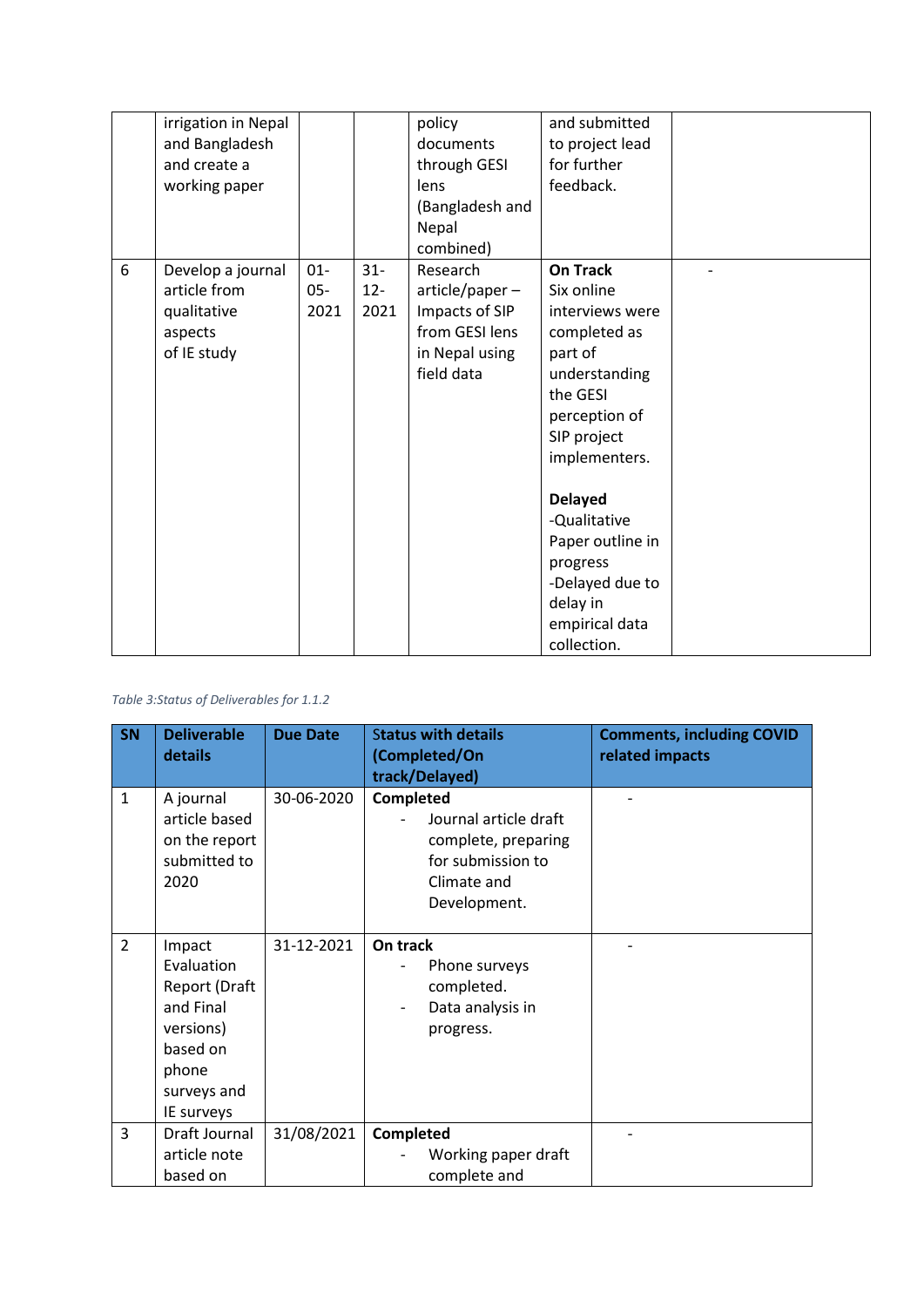|   | analysis of<br>policy<br>documents<br>through GESI<br>lens (A<br>combined<br>paper with<br>data from<br>Bangladesh<br>and Nepal) |            | submitted to project<br>lead for the second<br>round of feedback.                                                                       |                                                                       |
|---|----------------------------------------------------------------------------------------------------------------------------------|------------|-----------------------------------------------------------------------------------------------------------------------------------------|-----------------------------------------------------------------------|
| 4 | Research<br>article/paper<br>-Impacts of<br>SIP from<br><b>GESI</b> lens in<br>Nepal using<br>field data                         | 31/12/2021 | <b>On Track</b><br>Paper outline in<br>progress.                                                                                        | Household survey<br>delayed by six<br>months plus due to<br>COVID-19. |
| 5 | Two to three<br>blog posts<br>and regular<br>contributions<br>to SDC-<br>SoLAR<br>$news exter -$<br>throughout<br>the year       | 31/12/2021 | <b>On Track</b><br>Newsletter posts<br>provided on technical<br>training, interns'<br>experiences, and<br>Interaction with a<br>Farmer. |                                                                       |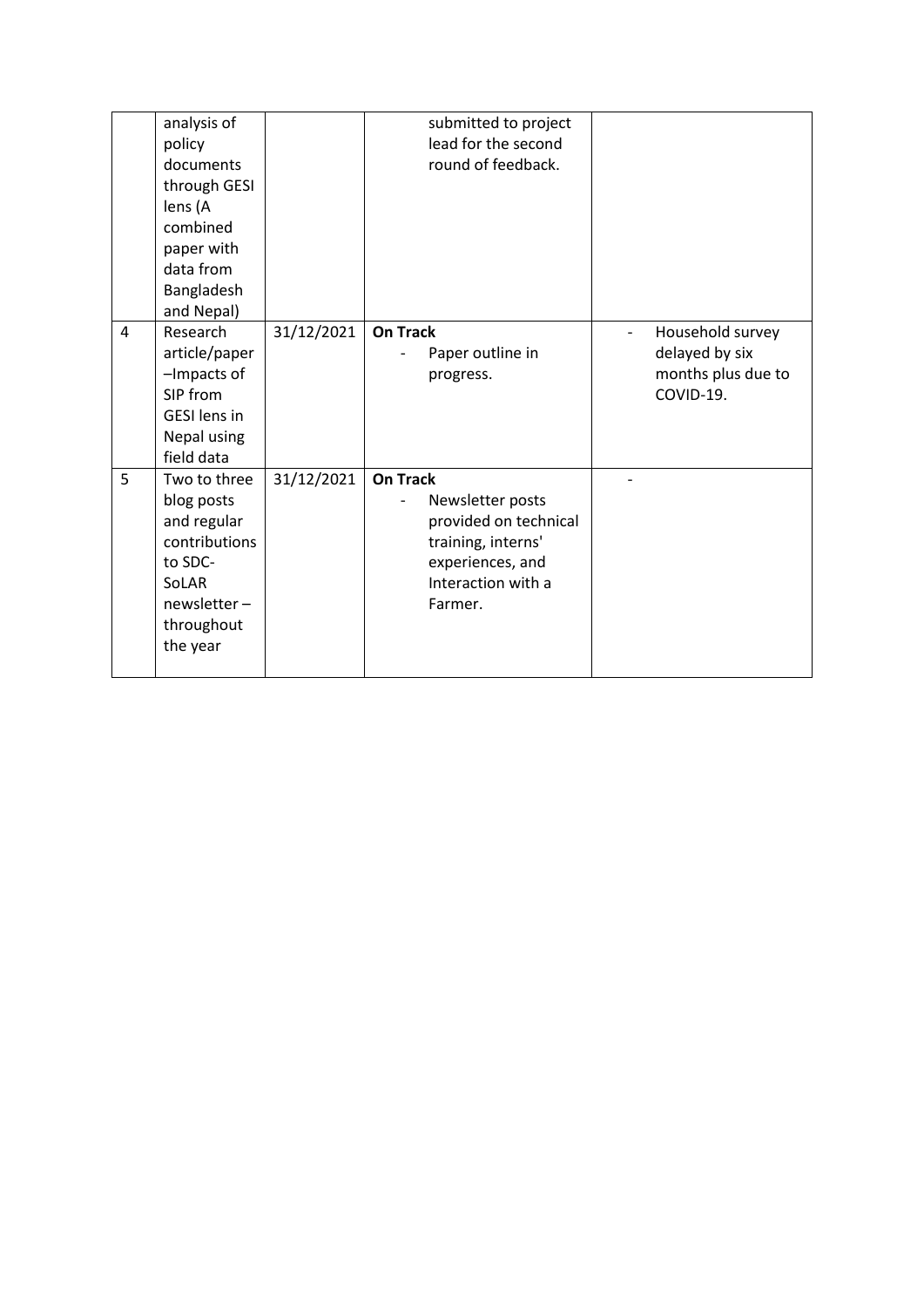# *1.2.1 Groundwater-related studies embedded in demonstration pilot in Bangladesh*

| <b>Details of sub-activities</b>                                                                                                  | <b>Start</b>        | <b>End</b>          | <b>Status with</b>            | <b>Additional comments</b>                                                                                            |
|-----------------------------------------------------------------------------------------------------------------------------------|---------------------|---------------------|-------------------------------|-----------------------------------------------------------------------------------------------------------------------|
|                                                                                                                                   | date                | date                | details                       |                                                                                                                       |
|                                                                                                                                   |                     |                     | (Completed/On                 |                                                                                                                       |
|                                                                                                                                   |                     |                     | track/Delayed)                |                                                                                                                       |
|                                                                                                                                   |                     |                     |                               | Data is still being<br>procured.                                                                                      |
| Spatial analysis of groundwater<br>data and overlay with SIPs.                                                                    | $01 - 12 -$<br>2021 | $28-03-$<br>2021    | Delayed                       | We have shared the<br>final stations for which<br>data is to be collected,<br>but lockdown delays<br>the procurement. |
|                                                                                                                                   |                     |                     |                               | Also, data shows that<br>spatial location data is<br>not available, which<br>will limit overlay<br>analysis.          |
|                                                                                                                                   |                     |                     | Completed: data<br>collection | For the SIP, all data has<br>been collected. Based                                                                    |
| Collection of plot-level water<br>application for SIP farmers and<br>adjoining diesel farmers<br>through surveys, installation of | $01 - 01 -$<br>2021 | $30 - 04 -$<br>2021 |                               | on the data, SIP and<br>outlets within SIP for<br>monitoring will have<br>been selected.                              |
| field instruments                                                                                                                 |                     |                     |                               | Installation of                                                                                                       |
|                                                                                                                                   |                     |                     | Delayed:                      | instruments is delayed                                                                                                |
|                                                                                                                                   |                     |                     | Installation                  | because of COVID<br>lockdown.                                                                                         |
| Monitoring and data collection                                                                                                    | $30 -$              | $31 -$              | Delayed.                      | Will start once the                                                                                                   |
| [pumping, GW levels,                                                                                                              | 04-                 | $12 -$              |                               | instrumentation is                                                                                                    |
| agriculture and climatic data]                                                                                                    | 2021                | 2021                |                               | done.                                                                                                                 |
| Data analysis of Kharif II season                                                                                                 | $01 -$              | $31 -$              | On track                      |                                                                                                                       |
| collected data                                                                                                                    | 08-                 | $12 -$              | (expected)                    |                                                                                                                       |
| Set up of soil model to estimate                                                                                                  | 2021<br>$01 -$      | 2021<br>$31 -$      | On track                      |                                                                                                                       |
| return flows and groundwater                                                                                                      | 06-                 | $12 -$              | (expected)                    |                                                                                                                       |
| model of the region                                                                                                               | 2021                | 2021                |                               |                                                                                                                       |
|                                                                                                                                   | $01 -$              | $31 -$              | On Track                      |                                                                                                                       |
| <b>Annual Reporting</b>                                                                                                           | $12 -$<br>2020      | $12 -$<br>2020      | (expected)                    |                                                                                                                       |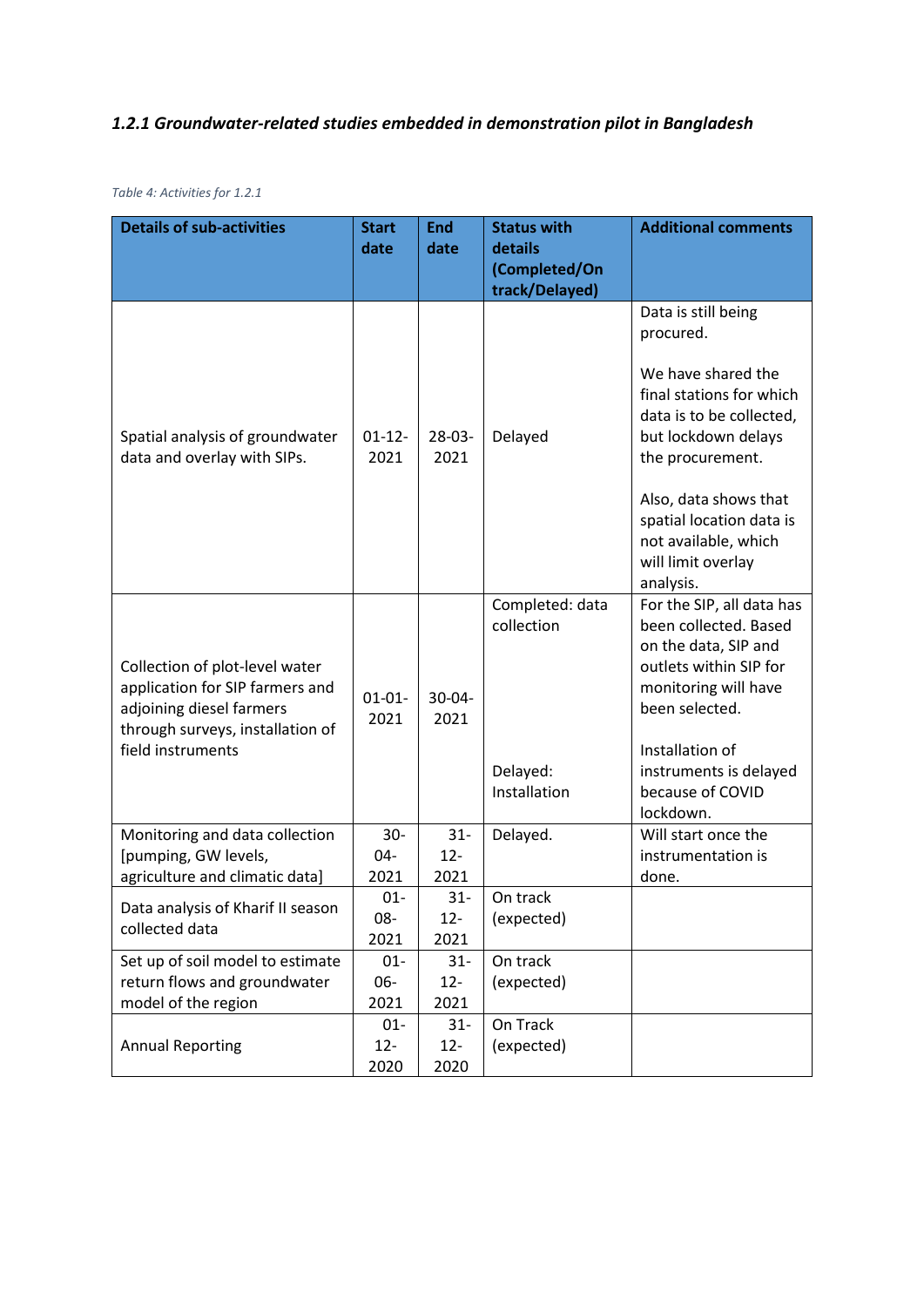#### *Table 5: Deliverables for 1.2.1*

| <b>SN</b>     | <b>Deliverable details</b>                                                                                                                               | Due date   | <b>Status with</b><br>details<br>(Completed/On<br>track/Delayed) | <b>Comments,</b><br>including COVID<br>related impacts |
|---------------|----------------------------------------------------------------------------------------------------------------------------------------------------------|------------|------------------------------------------------------------------|--------------------------------------------------------|
| $\mathbf{1}$  | Database on farmers'<br>pumps, wells, groundwater,<br>and water management<br>practices in selected SIPs<br>and diesel plots in NW and<br>SW Bangladesh. | 30-04-2021 | Completed                                                        |                                                        |
| $\mathcal{P}$ | Report on instrumentation<br>installation and data<br>collection protocol                                                                                | 30-06-2021 | Delayed                                                          |                                                        |
| 3             | Brief report on data analysis<br>of Kharif II season                                                                                                     | 31-12-2021 | On track<br>(expected)                                           |                                                        |
| 4             | Report on conceptual soil<br>and groundwater model for<br>the study area.                                                                                | 31-12-2021 | On track<br>(expected)                                           |                                                        |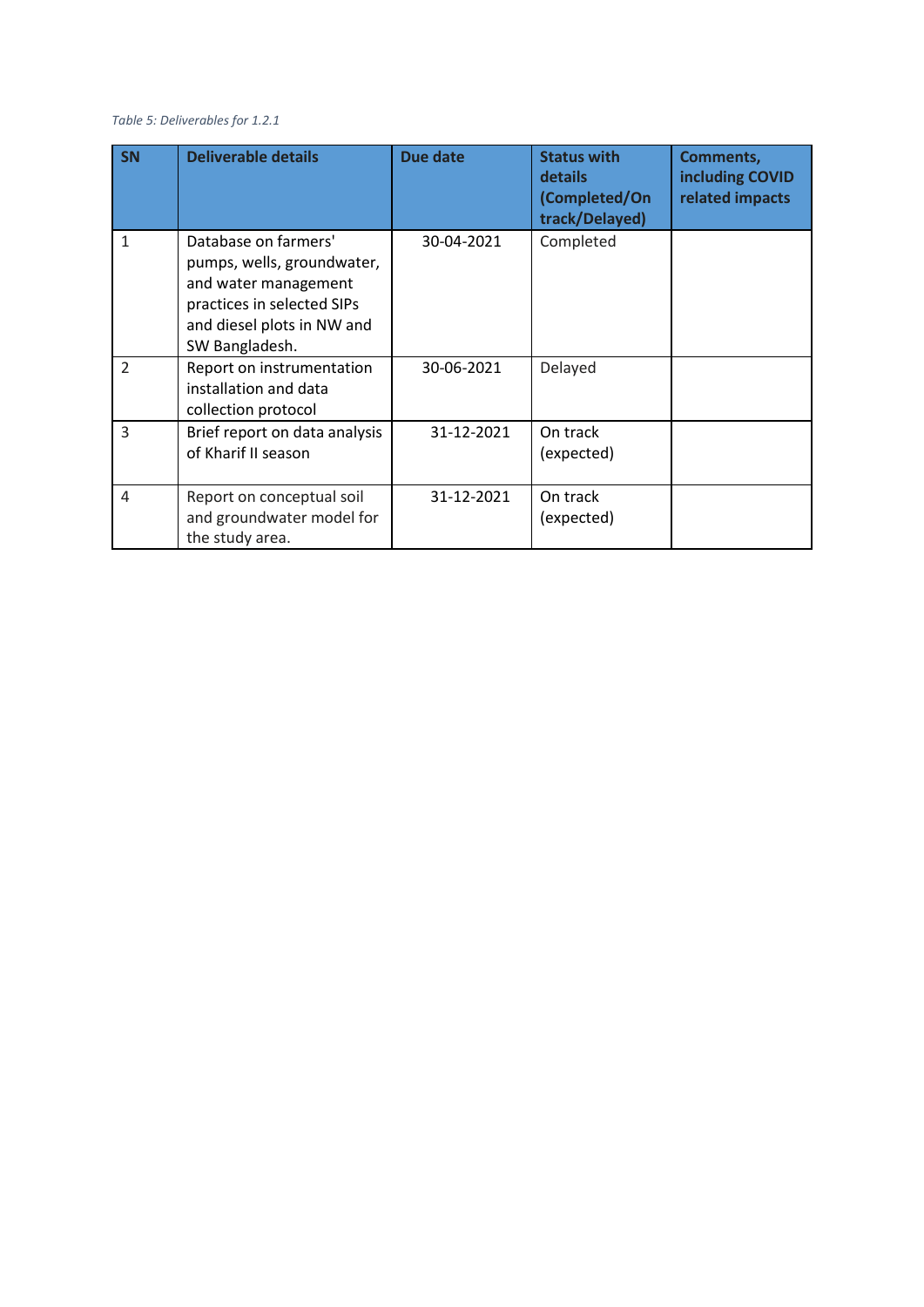## *1.2.2 Groundwater-related studies embedded in scale pilot in India*

#### *Table 6: Activities for 1.2.2*

| <b>Details of sub-activities</b>                                                                  | <b>Start</b><br>date     | <b>End</b><br>date       | <b>Outputs/Comments</b>                                                                 | <b>Status with</b><br>details<br>(Completed/On<br>track/Delayed) | <b>Additional</b><br>comments                                                                                                                               |
|---------------------------------------------------------------------------------------------------|--------------------------|--------------------------|-----------------------------------------------------------------------------------------|------------------------------------------------------------------|-------------------------------------------------------------------------------------------------------------------------------------------------------------|
| Spatial analysis of state<br>groundwater data and<br>overlay with SKY feeders.                    | $01 -$<br>$12 -$<br>2020 | $28 -$<br>$02 -$<br>2021 | Preliminary report<br>on groundwater<br>levels and trend in<br>SKY and non-SKY<br>areas | Completed                                                        | Presented<br>during<br>partners<br>meet                                                                                                                     |
| Census/survey at farm<br>level in selected feeders<br>to collect data on Pump<br>and well details | $01 -$<br>$12 -$<br>2020 | $28 -$<br>$02 -$<br>2021 | Selection of farmers<br>in selected feeders<br>for groundwater<br>monitoring            | Completed                                                        | It was<br>delayed<br>due to<br>covid but<br>now done                                                                                                        |
| Installation of<br>instruments in the field                                                       | $30 -$<br>$02 -$<br>2021 | $30 -$<br>04-<br>2021    | Instruments<br>installed on<br>monitoring site                                          | Delayed                                                          | Delayed<br>due to<br>lockdown.<br>Trial<br>installations<br>have been<br>completed.<br>Currently<br>ongoing<br>and<br>expected to<br>finish in 1-2<br>weeks |
| Monitoring and data<br>collection, and data<br>analysis based on data<br>from Kharif season       | $30 -$<br>$04 -$<br>2021 | $31 -$<br>$12 -$<br>2021 | Database on<br>collected data, a<br>draft report on data<br>analysis                    | Delayed                                                          | Will start in<br>1-2 weeks<br>once the<br>above task<br>is<br>completed.                                                                                    |
| Data analysis of Kharif<br>season collected data                                                  | $01 -$<br>08-<br>2021    | $31 -$<br>$12 -$<br>2021 | Draft report on data<br>analysis                                                        | On track                                                         |                                                                                                                                                             |
| Set up of conceptual<br>Groundwater model of<br>the region                                        | $01 -$<br>$12 -$<br>2020 | $30-$<br>08-<br>2021     | Draft report on<br>conceptual<br>groundwater model                                      | On track                                                         |                                                                                                                                                             |
| Report/journal article                                                                            | $01 -$<br>$12 -$<br>2020 | $31 -$<br>$12 -$<br>2020 | Draft report<br>showing energy-<br>groundwater<br>pumping<br>relationship               | On track                                                         |                                                                                                                                                             |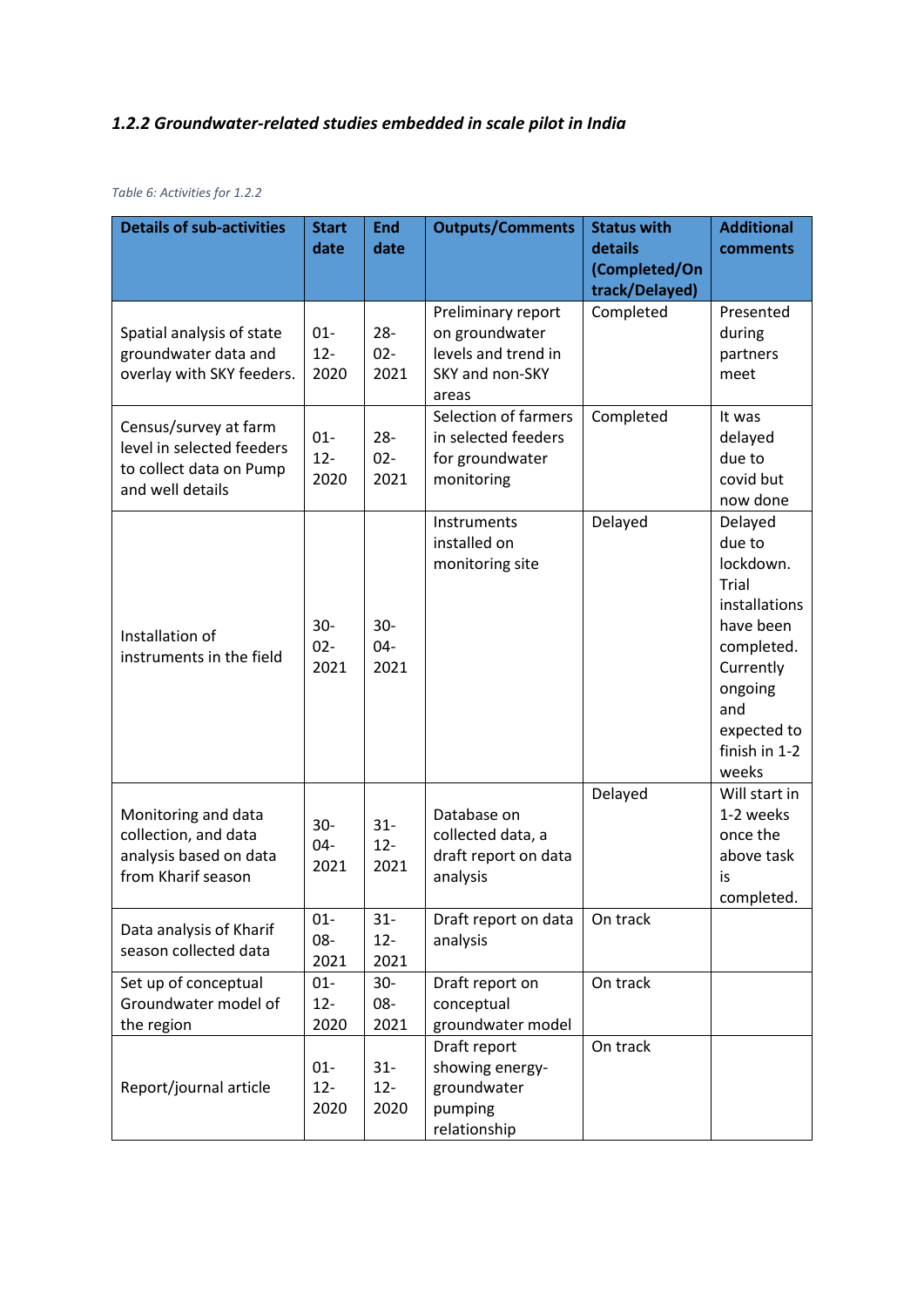#### *Table 7: Deliverables for 1.2.2*

| <b>SN</b>      | <b>Deliverable details</b>                                                                                      | Due date                      | <b>Status with details</b><br>(Completed/On<br>track/Delayed) | <b>Comments,</b><br>including COVID<br>related impacts                                                        |
|----------------|-----------------------------------------------------------------------------------------------------------------|-------------------------------|---------------------------------------------------------------|---------------------------------------------------------------------------------------------------------------|
| $\mathbf{1}$   | Preliminary report on<br>groundwater levels and trend in<br>SKY and non-SKY areas                               | 28-02-2021                    | On track/completed.                                           | <b>Results were</b><br>presented in<br>partners meet<br>but were<br>inconclusive to<br>be put in a<br>report. |
| $\overline{2}$ | Census database on farmers'<br>pump, well, groundwater and<br>water management practices in<br>selected feeders | 01-04-2021                    | Completed                                                     | Has been shared                                                                                               |
| $\overline{3}$ | instrumentation<br>Report<br>on<br>installation and data collection<br>protocol                                 | 31-05-2021                    | Delayed                                                       | Currently<br>ongoing and<br>expected to<br>finish in 1-2<br>weeks                                             |
| 4              | Report<br>conceptual<br>on<br>$(31-08-$<br>groundwater<br>model<br>2021)                                        | 31-08-2021                    | On track                                                      |                                                                                                               |
| 5              | Brief report on data analysis<br>draft GW<br>abstraction-<br>with<br>energy relationship                        | 31-12-2021                    | On track                                                      |                                                                                                               |
| 6              | Blog posts and regular<br>contributions to SDC-SoLAR<br>newsletter - throughout the<br>year                     | All<br>throughout<br>the year | On track                                                      |                                                                                                               |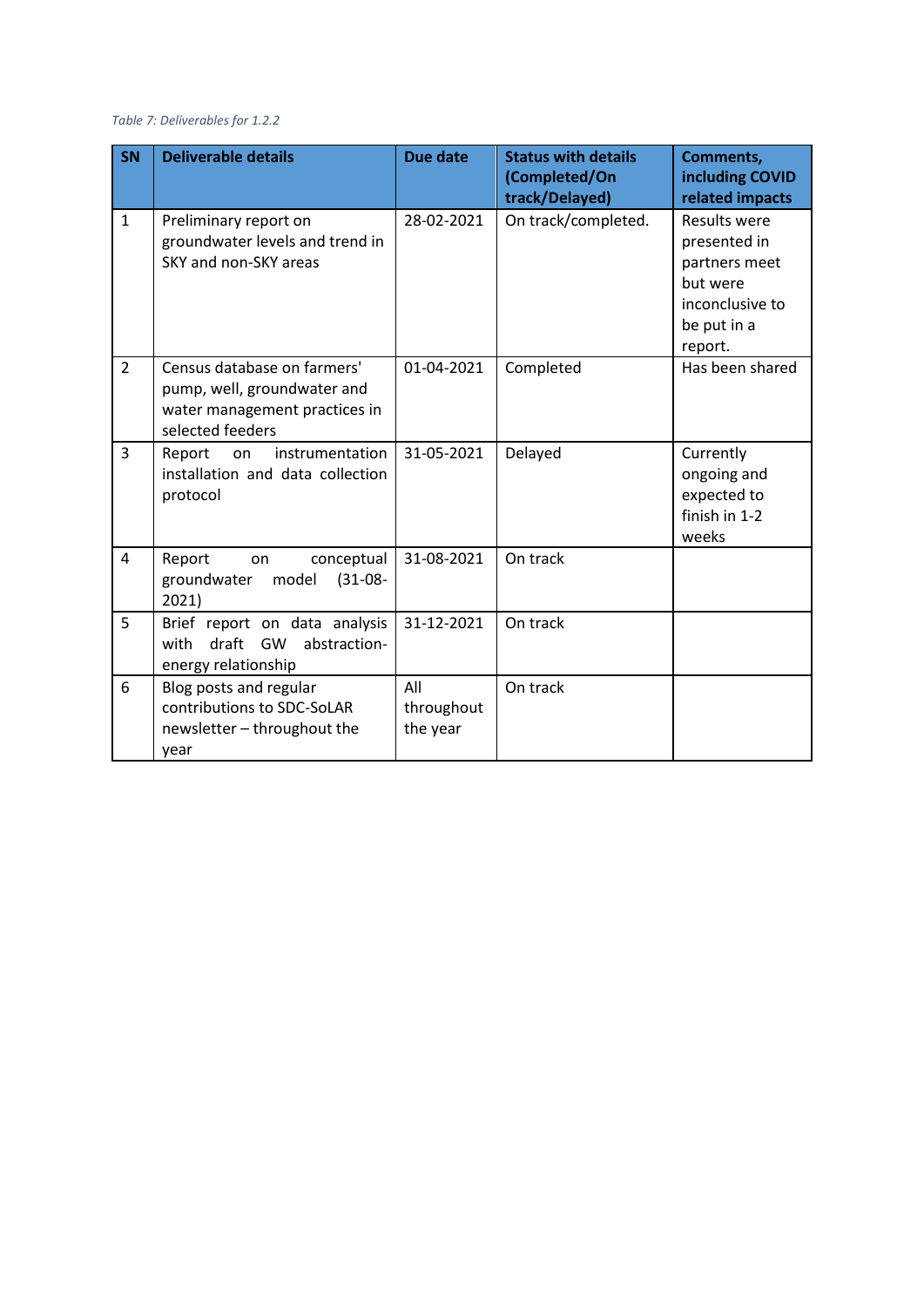## *1.2.3: Groundwater-related studies embedded in demonstration pilot in Pakistan*

| <b>Details of</b><br>sub-<br>activities                                                          | <b>Start</b><br>date | <b>End</b><br>date | <b>Outputs/Com</b><br>ments | Person/s<br>responsi<br>ble                                                                                      | <b>Status with</b><br>details<br>(Completed/<br>On<br>track/Delaye<br>$\mathbf{d}$ | <b>Additional</b><br>comments                                                                                                                                                                                                                                                    |
|--------------------------------------------------------------------------------------------------|----------------------|--------------------|-----------------------------|------------------------------------------------------------------------------------------------------------------|------------------------------------------------------------------------------------|----------------------------------------------------------------------------------------------------------------------------------------------------------------------------------------------------------------------------------------------------------------------------------|
| Rapid<br>Enumeratio<br>n of Diesel<br>and SIP<br>Farmers                                         | 01/01/2<br>021       | 31/04/2<br>021     | Data Set                    | Azeem/Z<br>ain/Kashi<br>Yashodha                                                                                 | Completed                                                                          | A survey of<br>624 solar and<br>non-solar<br>farmers has<br>been<br>completed. A<br>working<br>paper has<br>been drafted<br>based on the<br>initial<br>analysis. This<br>will form the<br>basis of the<br>detailed<br>socio-<br>economic<br>survey                               |
| Main <socio-<br>economic<br/>survey&gt;<br/>Survey of<br/>Diesel and<br/>SIP farmers</socio-<br> | 15/04/2<br>021       | 31/06/2<br>021     | Data Set                    | Azeem/Z<br>ain/<br>Kashi/<br>Yashodha<br>. Main<br>survey to<br>be<br>conducte<br>d<br>through<br>Survey<br>firm | Delayed but<br>will be<br>completed in<br>the next<br>couple of<br>months          | We had<br>conducted a<br>very detailed<br>rapid<br>enumeration<br>survey which<br>has provided<br>excellent<br>insights. We<br>have analyzed<br>this data and<br>are confident<br>to design a<br>comprehensiv<br>e socio-<br>economic<br>survey based<br>on the data<br>gathered |
| Weekly<br>collection of<br>data for                                                              | 01/04/2<br>021       | 30/10/2<br>021     | Data Set                    | Zain                                                                                                             | Delayed                                                                            | This will start<br>once the data<br>from the main                                                                                                                                                                                                                                |

*Table 8: Project update on activities*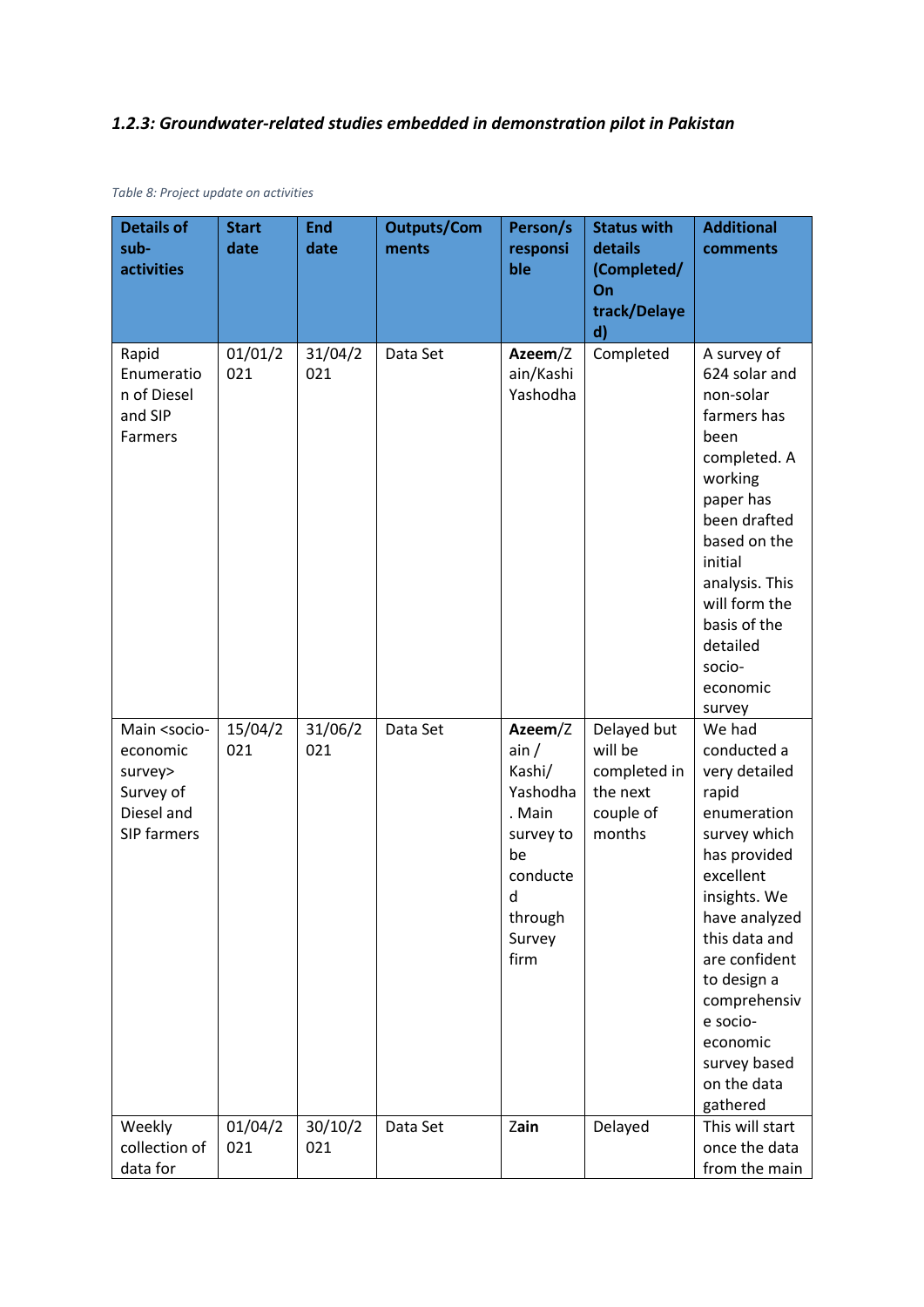| Kharif                                                                                                       |         |         |               |         |           | socio-          |
|--------------------------------------------------------------------------------------------------------------|---------|---------|---------------|---------|-----------|-----------------|
| season on                                                                                                    |         |         |               |         |           | economic        |
| groundwate                                                                                                   |         |         |               |         |           | survey is       |
|                                                                                                              |         |         |               |         |           | available       |
| abstractions                                                                                                 |         |         |               |         |           |                 |
| Analysis of                                                                                                  | 01/06/2 | 31/07/2 | Working paper | Azeem/K | Delayed-  | A working       |
| Data <data< td=""><td>021</td><td>021</td><td></td><td>ashi</td><td>will be</td><td>paper based</td></data<> | 021     | 021     |               | ashi    | will be   | paper based     |
| groundwate                                                                                                   |         |         |               |         | delivered | on the rapid    |
| r and                                                                                                        |         |         |               |         | once the  | enumeration     |
| socioecono                                                                                                   |         |         |               |         | survey is | survey is       |
| mics> survey                                                                                                 |         |         |               |         | complete  | complete.       |
| Collection of                                                                                                | 15/10/2 | 30/04/2 | Data Set      | Azeem/Z | On track  | This will start |
| Data< <data< td=""><td>021</td><td>022</td><td></td><td>ain</td><td></td><td>for the Rabi</td></data<>       | 021     | 022     |               | ain     |           | for the Rabi    |
| groundwate                                                                                                   |         |         |               |         |           | season          |
| r or                                                                                                         |         |         |               |         |           |                 |
| socioecono                                                                                                   |         |         |               |         |           |                 |
| $mics$ > for                                                                                                 |         |         |               |         |           |                 |
| Rabi Season                                                                                                  |         |         |               |         |           |                 |

#### *Table 9: Deliverables for 1.2.3*

| Deliverables as per the work plan                                                                                                                                                                                     | <b>Status Update</b>                                                                                                                                   |
|-----------------------------------------------------------------------------------------------------------------------------------------------------------------------------------------------------------------------|--------------------------------------------------------------------------------------------------------------------------------------------------------|
| Data set on groundwater usage of diesel vs<br>solar pumps in Punjab sites - July 2021 socio-<br>economic survey and Nov 2021 for Kharif<br>season report/working paper on impact of SIPs<br>on groundwater - Nov 2021 | Dataset, as well as the working paper, will be<br>completed by Nov. 2021.                                                                              |
| A policy brief for the Government on the<br>promotion of SIPs - Dec 2021                                                                                                                                              | Will be delivered on time                                                                                                                              |
| Collection of Data for the Kharif season - April<br>2021 - October 2021                                                                                                                                               | This is a bit delayed due to the Rapid<br>enumeration survey. It will be started in a<br>couple of months.                                             |
| Draft Manuscript based on analysis - Dec 2021                                                                                                                                                                         | Will be delivered on time                                                                                                                              |
| Blog posts and regular contributions to SDC-<br>SoLAR newsletter - throughout the year                                                                                                                                | This is ongoing – regular updates are being<br>provided for the newsletter - a blog post based<br>on the rapid enumeration survey is being<br>drafted. |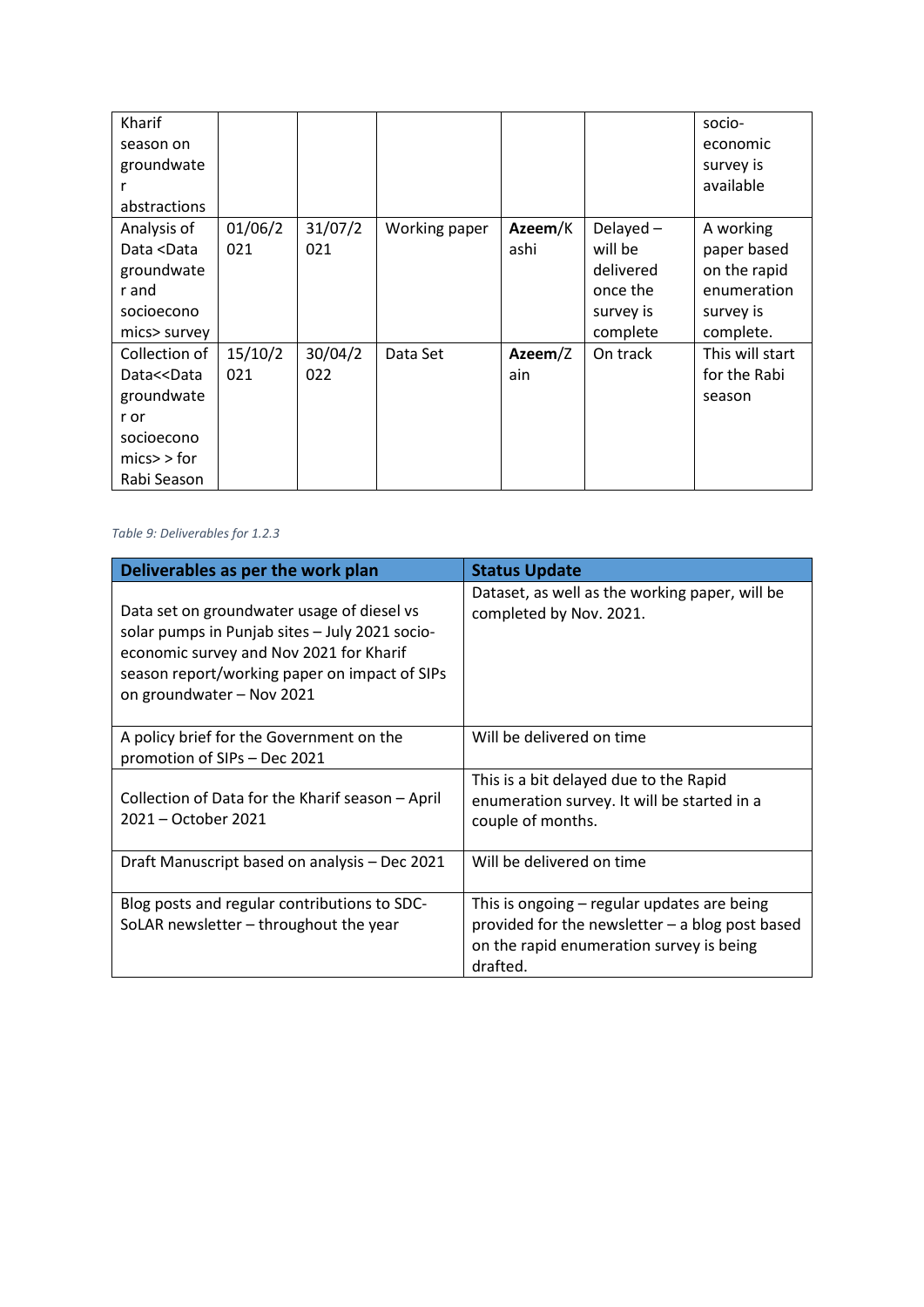# *2.1.1 Scale pilot for testing different SIP promotion models in Bangladesh*

*Table 10: Activities of 2.1.1*

| <b>Details of sub-activities</b>                                                                                                                                       | <b>Start</b><br>date | <b>End date</b> | <b>Status with details</b><br>(Completed/On<br>track/Delayed) | <b>Additional</b><br>comments                                                                                                                                                         |
|------------------------------------------------------------------------------------------------------------------------------------------------------------------------|----------------------|-----------------|---------------------------------------------------------------|---------------------------------------------------------------------------------------------------------------------------------------------------------------------------------------|
| Develop the Research note<br>after collecting secondary data,<br>literature review, develop<br>instruments for FGD and key<br>informant interview, a sample<br>section | $01 - 01 -$<br>2021  | 30-04-2021      |                                                               | The object of<br>the case<br>study for this<br>year has<br>been<br>changed.                                                                                                           |
| Conduct FGD and Key<br>informant interview                                                                                                                             | $01 - 05 -$<br>2021  | 30-06-2021      |                                                               | Telephonic<br>interviews                                                                                                                                                              |
| Data Analysis                                                                                                                                                          | $01-07-$<br>2021     | 30-08-2021      | Delayed                                                       | are to be<br>conducted<br>instead for<br>part of the<br>sample.<br>Field visit<br>interviews<br>are to be<br>conducted by<br><b>NGO Forum</b><br>in the later<br>part of the<br>year. |
| <b>Final Report</b>                                                                                                                                                    | $01-09-$<br>2021     | 30-12-2021      | Should be on track                                            |                                                                                                                                                                                       |

#### *Table 11: Deliverables of 2.1.1*

| <b>SN</b>     | <b>Deliverable details</b>                                                                                                | Due date   | <b>Status with</b><br>details<br>(Completed/On<br>track/Delayed) | <b>Comments,</b><br>including COVID<br>related impacts |
|---------------|---------------------------------------------------------------------------------------------------------------------------|------------|------------------------------------------------------------------|--------------------------------------------------------|
|               | Descriptive journal article<br>based on different SIP<br>models 31/12/2021                                                | 31-12-2021 | Delayed                                                          | These are<br>expected to be<br>delayed till the        |
| $\mathcal{P}$ | A case study report on<br>Upazila permit policy and its<br>implementation, and its<br>implications for SIPs<br>31/12/2021 | 31-12-2021 | Delayed                                                          | first half of 2022                                     |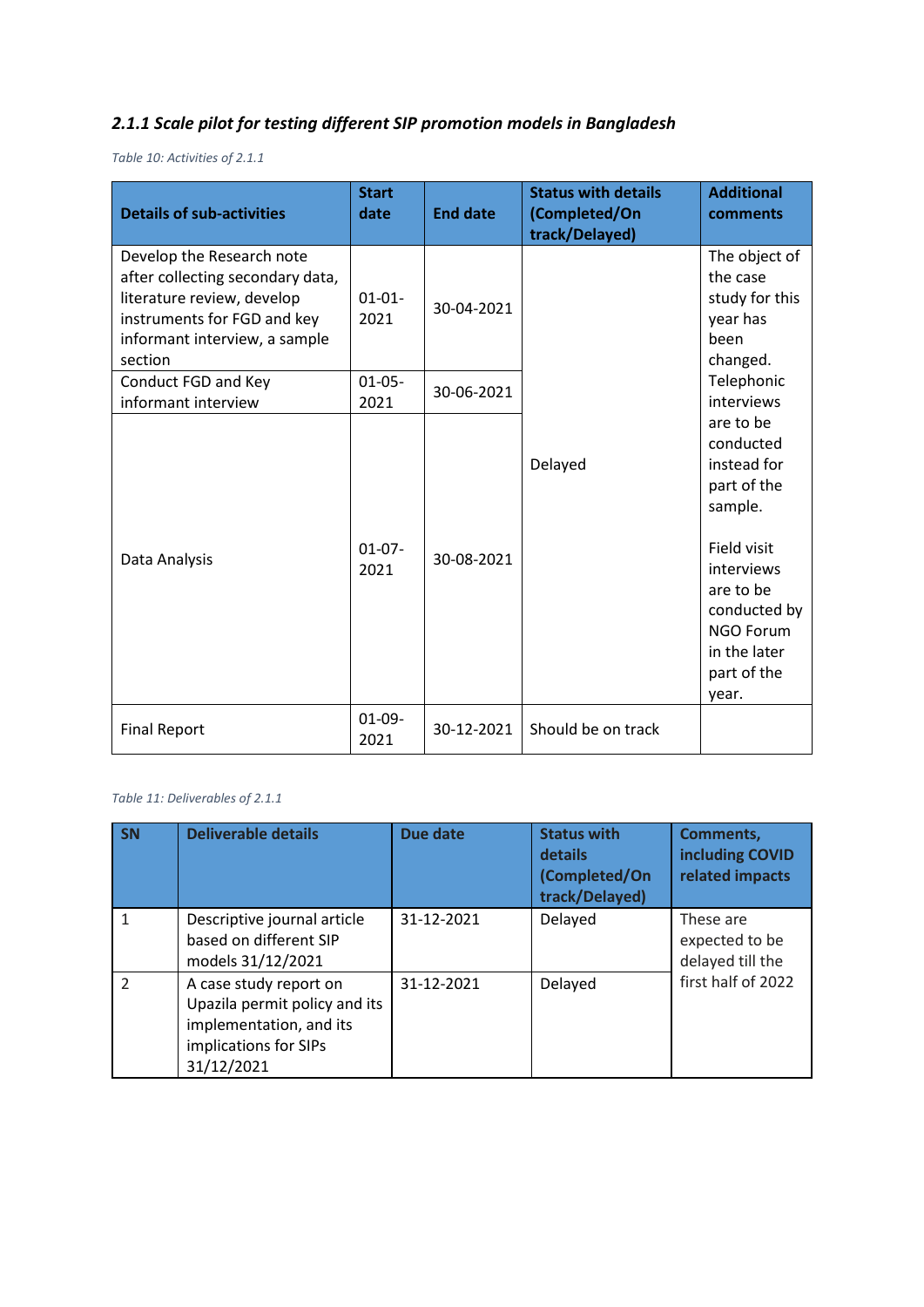# *2.2.1 Demonstration pilots for grid connection of SIPs Bangladesh*

*Table 12: Activities of 2.2.1*

| <b>Details of sub-activities</b>                                                                                                   | <b>Start</b><br>date | <b>End date</b>     | <b>Status with details</b><br>(Completed/On<br>track/Delayed) | <b>Additional</b><br>comments                                                                                                                                                          |
|------------------------------------------------------------------------------------------------------------------------------------|----------------------|---------------------|---------------------------------------------------------------|----------------------------------------------------------------------------------------------------------------------------------------------------------------------------------------|
| Getting approval of Utility,<br>identify different systems<br>architecture and designs, and<br>identify equipment<br>requirements. | $01 - 01 -$<br>2021  | $28-02-$<br>2021    |                                                               | <b>IDCOL</b><br>approved the<br>selection of<br>sponsors and<br>financials. The                                                                                                        |
| Identify the EPC for the<br>installation and commission of<br>grid connection equipment<br>and connecting SIPs to the grid         | $01 - 03 -$<br>2021  | $31 - 06 -$<br>2021 | Delayed                                                       | sponsors are in<br>the process of<br>getting<br>approval from<br>Utility once<br>government<br>offices open.<br>The expected<br>installation<br>completion is<br>September/Oct<br>ober |
| Baseline data collection and<br>SIP level survey at selected<br>sites (also see 1.1.1)                                             | 01/06/2<br>021       | 15/08/2<br>021      | Delayed                                                       | The data<br>collected using<br>the HH survey<br>is delayed and<br>will start from<br>August                                                                                            |

#### *Table 13: Deliverables of 2.2.1*

| SN | <b>Deliverable details</b>                                                                                                                       | <b>Due date</b> | <b>Status with</b><br>details<br>(Completed/On<br>track/Delayed) | <b>Comments,</b><br>including COVID<br>related impacts                                                    |
|----|--------------------------------------------------------------------------------------------------------------------------------------------------|-----------------|------------------------------------------------------------------|-----------------------------------------------------------------------------------------------------------|
|    | Detailed report on each of<br>the five grid integration<br>projects with technical<br>parameters and socio-<br>institutional features<br>(IDCOL) | 31-12-2021      | Should be on<br>track                                            | The installation is<br>delayed, but the<br>report is<br>expected to be<br>ready by the end<br>of the year |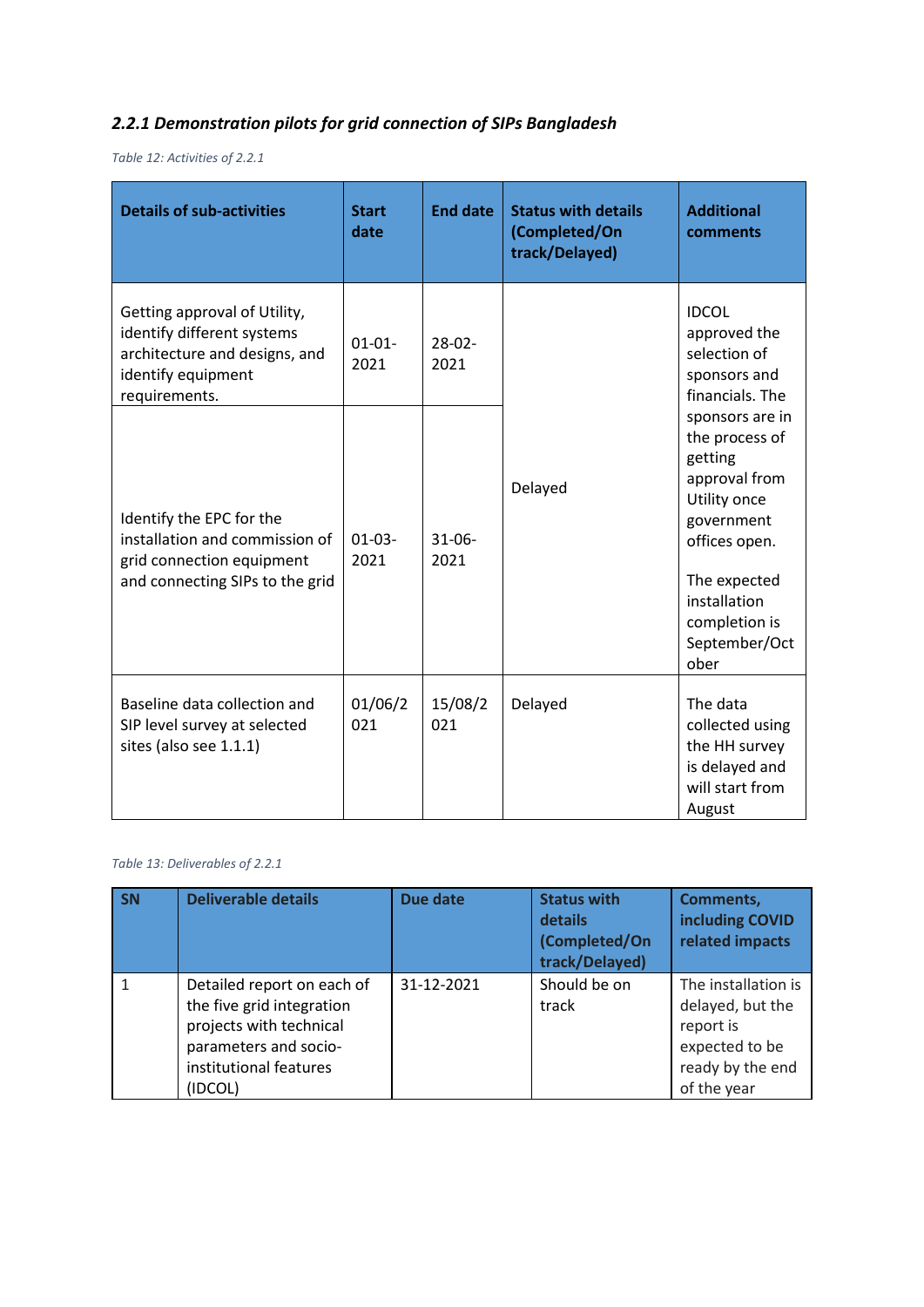## *2.2.2: Scale pilot on institutional aspects of grid-connected SIPs in Gujarat, India*

*Table 14: Activities of 2.2.2*

| <b>Details of sub-</b><br><b>activities</b>                                       | <b>Start</b><br>date | <b>End date</b> | <b>Outputs/Com</b><br>ments                                 | <b>Status with</b><br>details<br>(Completed/On<br>track/Delayed) | <b>Additional</b><br>comments                                                                                                                                                                                                                                                                                                                                                             |
|-----------------------------------------------------------------------------------|----------------------|-----------------|-------------------------------------------------------------|------------------------------------------------------------------|-------------------------------------------------------------------------------------------------------------------------------------------------------------------------------------------------------------------------------------------------------------------------------------------------------------------------------------------------------------------------------------------|
| Collection of Non-<br>sky feeder data,<br>Cleaning and<br>analysis of SKY<br>data | 1/01/20<br>21        | 28/02/20<br>21  | SKY feeder<br>and farmer<br>level data                      | Completed                                                        |                                                                                                                                                                                                                                                                                                                                                                                           |
| Intermediate<br>report on SKY<br>data                                             | 1/03/20<br>21        | 31/04/20<br>21  | Technical<br>report/draft<br>research<br>paper/blog<br>post | Delayed                                                          | Quick<br>enumeration has<br>been brought to<br>know the status<br>of the SKY<br>farmers before<br>we go for a<br>household<br>survey. Going to<br>the field was<br>delayed due to<br>COVID related<br>lockdown.<br>Also, farmer's<br>training through<br>RCT approach<br>was brought in,<br>worked to<br>develop reports<br>and MOU<br>agreement with<br><b>GERMI</b> and<br><b>GUVNL</b> |
| Sample selection<br>and<br>questionnaire<br>preparation                           | 1/04/20<br>21        | 30/05/20<br>21  | Questionnaire                                               | Delayed                                                          | Part of the work<br>is done on<br>sampling. COVID<br>lockdown and<br>delay in GUVNL<br>LOA, we were<br>unable to move<br>to field for<br>enumeration                                                                                                                                                                                                                                      |
| Carrying out the<br>household survey<br>(piloting and<br>monitoring<br>survey)    | 1/06/20<br>21        | 30/08/20<br>21  | Primary data                                                | On track                                                         |                                                                                                                                                                                                                                                                                                                                                                                           |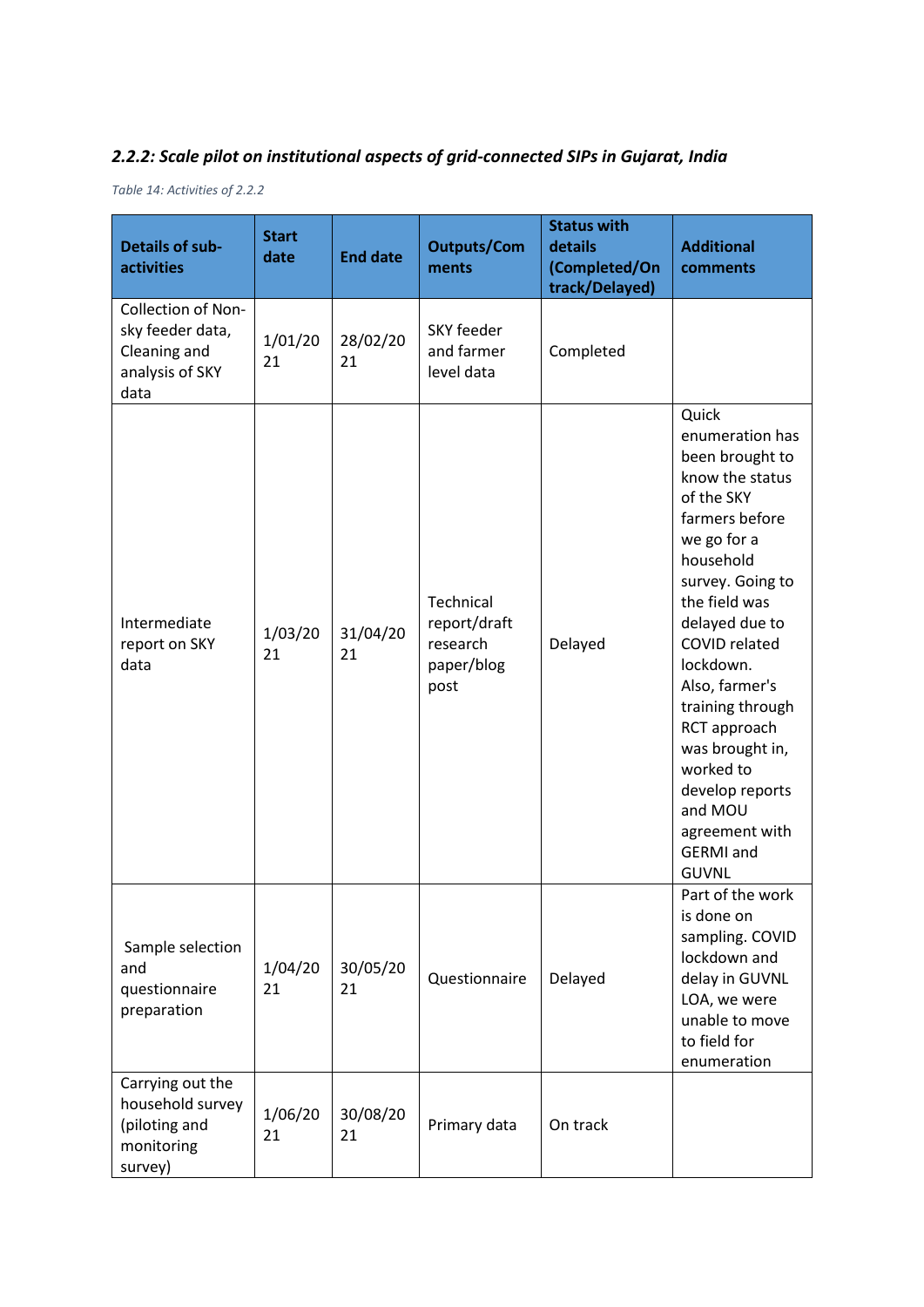| 31/12/20<br>1/09/20<br>Analysis of<br>21<br>ີາ<br>primary data<br>ᅀ<br>ᅀ | Report<br>/research<br>article | On track |  |
|--------------------------------------------------------------------------|--------------------------------|----------|--|
|--------------------------------------------------------------------------|--------------------------------|----------|--|

#### *Table 15: Deliverables for 2.2.2*

| <b>SN</b>      | <b>Deliverable details</b>                                        | Due date   | <b>Status with</b><br>details<br>(Completed/On<br>track/Delayed) | Comments,<br>including COVID<br>related impacts                                                                              |
|----------------|-------------------------------------------------------------------|------------|------------------------------------------------------------------|------------------------------------------------------------------------------------------------------------------------------|
| $\mathbf{1}$   | Compilation of secondary<br>data from SKY web-portal<br>and GUVNL | 28/02/2021 | On track                                                         |                                                                                                                              |
| $\overline{2}$ | Compilation of primary and<br>secondary data                      | 30/08/2021 | On track                                                         | There is a slight<br>delay in terms of<br>primary data<br>collection due to<br>the COVID<br>lockdown                         |
| $\overline{3}$ | Technical report/paper/blog<br>piece on SKY feeder data           | 1/06/2021  | Delayed                                                          | Due to lockdown<br>were unable to<br>collect field data.<br>The report<br>prepared now is<br>only based on<br>secondary data |
| 4              | Preliminary report on the<br>impact of the SKY program.           | 31/12/2021 | On track                                                         |                                                                                                                              |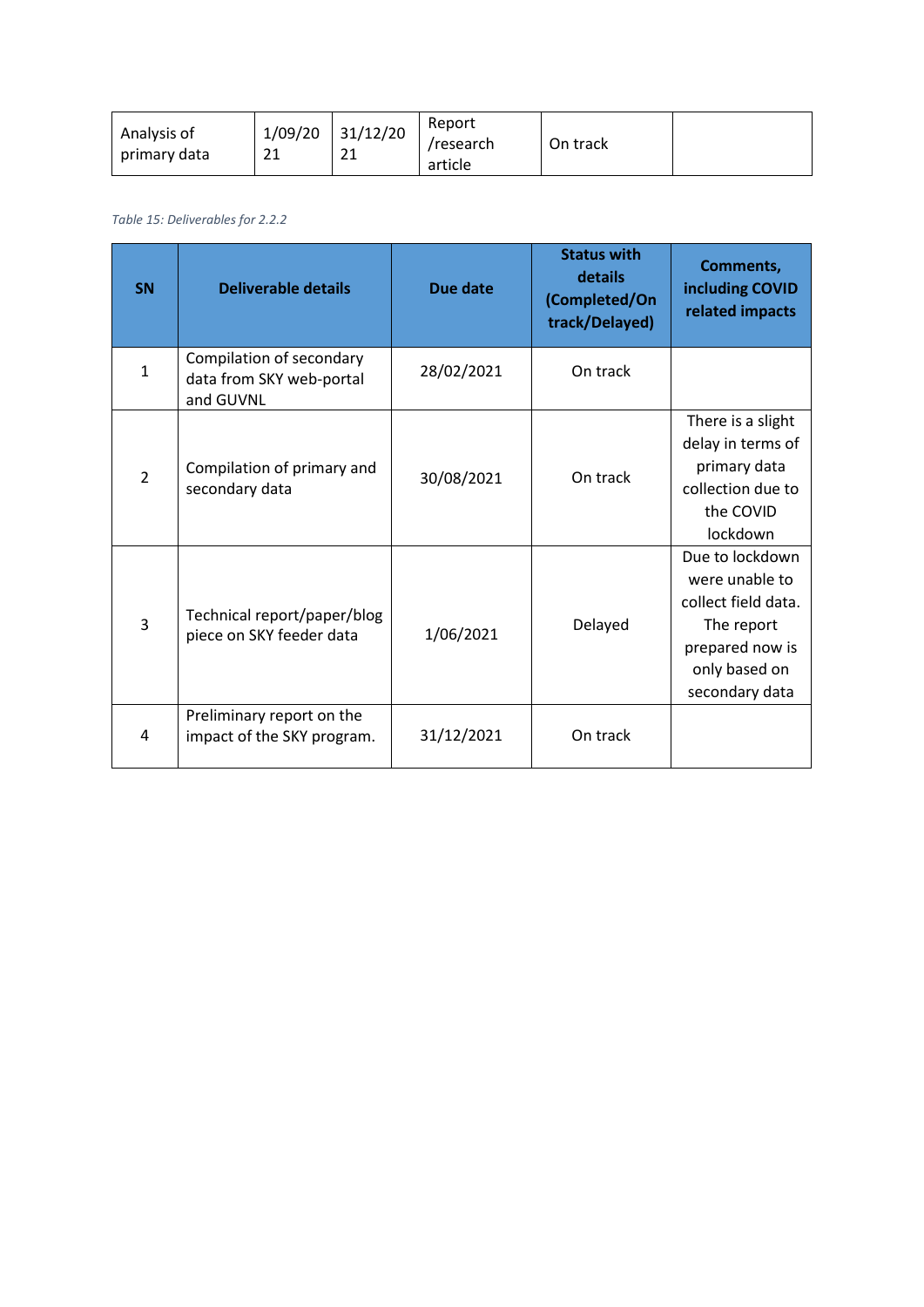## *2.2.3: Demonstration pilots on Grid Connection SIPs in Nepal*

*Table 16: Activities on grid connection SIPs in Nepal*

| <b>Details of sub-</b><br>activities                                                                                                                               | <b>Start</b><br><b>Date</b> | <b>End</b><br><b>Date</b> | <b>Outputs /</b><br><b>Comments</b>                                                                                                                  | <b>Status with</b><br>details<br>(Completed/On                                                                                                                                                                                 | Comments,<br>including COVID<br>related impacts                                                                                        |
|--------------------------------------------------------------------------------------------------------------------------------------------------------------------|-----------------------------|---------------------------|------------------------------------------------------------------------------------------------------------------------------------------------------|--------------------------------------------------------------------------------------------------------------------------------------------------------------------------------------------------------------------------------|----------------------------------------------------------------------------------------------------------------------------------------|
|                                                                                                                                                                    |                             |                           |                                                                                                                                                      | track/Delayed)                                                                                                                                                                                                                 |                                                                                                                                        |
| <b>Baseline surveys</b><br>(including GESI<br>studies) in selected<br>grid connection and<br>control sites                                                         | $01-05-$<br>2021            | $31-07-$<br>2021          | Draft<br>baseline<br>report<br>summarising<br>results from<br>qualitative<br>and<br>quantitative<br>surveys,<br>including<br><b>GESI</b><br>outcomes | <b>Delayed</b><br>This activity will<br>start once the<br>Site Survey<br>Report is<br>finalized and<br>one of the sites<br>is selected.                                                                                        | Delayed due to the<br>COVID second<br>wave in Nepal, the<br>site survey activity<br>was delayed until<br>mid-July.                     |
| Procure a<br>consultant/vendor to<br>install MG                                                                                                                    | $01 - 04 -$<br>2021         | $31 - 05 -$<br>2021       | Agreement<br>with vendor<br>/ consultant                                                                                                             | <b>Delayed</b><br>A consultant is<br>hired to<br>perform the site<br>survey. The<br>consultant will<br>also estimate<br>the BoQ and<br>cost required<br>for the pilot.<br>The same will<br>be used to<br>perform the<br>pilot. | Delayed due to the<br>COVID second<br>wave in Nepal,<br>delays in previous<br>activities impacted<br>the timeline of this<br>activity. |
| Installation of grid<br>connection in one or<br>two SIP site                                                                                                       | $01-06-$<br>2021            | $30 - 08 -$<br>2021       | Grid<br>connection<br>completed in<br>at least one<br>site<br>Technical<br>report with<br>installed MG<br>system & its<br>functioning                | <b>Delayed</b><br>Not started.                                                                                                                                                                                                 | Due to the COVID<br>second wave in<br>Nepal, delays in<br>previous activities<br>impacted the<br>timeline of this<br>activity.         |
| Develop a framework,<br>including<br>indicators/parameters<br>to monitor,<br>monitoring frequency,<br>etc. for evaluating the<br>effectiveness of the<br>MG system | $01-03-$<br>2021            | $30 - 05 -$<br>2021       | A framework<br>for<br>evaluating<br>the<br>effectiveness<br>of the MG<br>system                                                                      | <b>Delayed</b><br>The monitoring<br>framework will<br>be finalized<br>once the site<br>survey is<br>completed and<br>the type of                                                                                               | Due to the COVID<br>second wave in<br>Nepal, delays in<br>previous activities<br>impacted the<br>timeline of this<br>activity.         |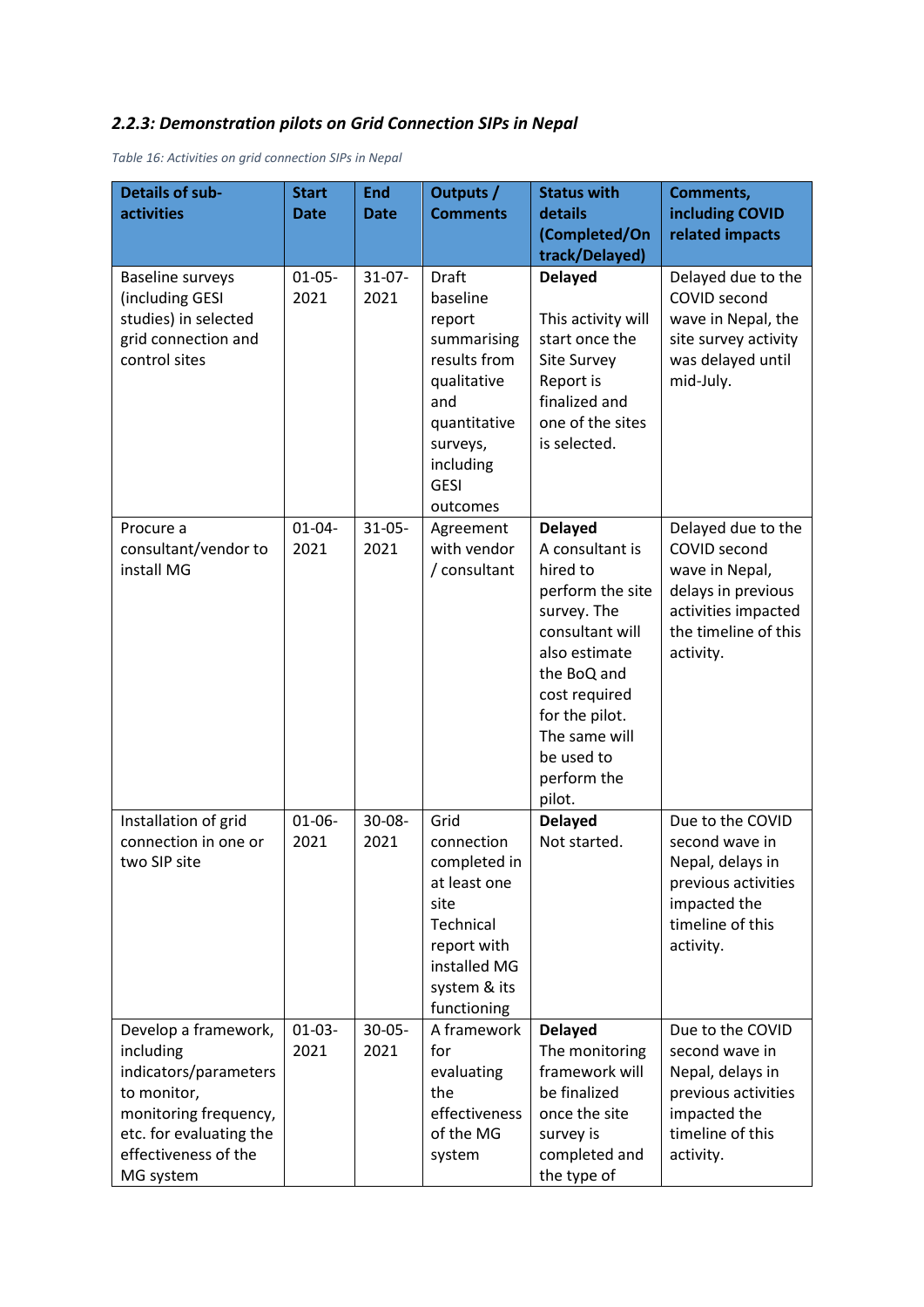|                                                                                                                                                   |                  |                   |                                                  | system we plan<br>to install is<br>finalized.                                     |  |
|---------------------------------------------------------------------------------------------------------------------------------------------------|------------------|-------------------|--------------------------------------------------|-----------------------------------------------------------------------------------|--|
| Regular monitoring of<br>various parameters<br>related to the micro-<br>grid system, crop<br>production, change in<br>farmers' behaviour,<br>etc. | $01-09-$<br>2021 | $31 - 12$<br>2021 | An Excel<br>database of<br>regular<br>monitoring | On track<br>This activity will<br>start once the<br>installation is<br>completed. |  |

*Table 17: Deliverables on grid connection SIPs in Nepal*

| SN | <b>Deliverable details</b>                                                                                               | <b>Due</b><br><b>Date</b> | <b>Status with details</b><br>(Completed/On                                                                                                                                                                                             | <b>Comments, including</b><br><b>COVID related</b>                                                                                                                                                                                  |
|----|--------------------------------------------------------------------------------------------------------------------------|---------------------------|-----------------------------------------------------------------------------------------------------------------------------------------------------------------------------------------------------------------------------------------|-------------------------------------------------------------------------------------------------------------------------------------------------------------------------------------------------------------------------------------|
|    |                                                                                                                          |                           | track/Delayed)                                                                                                                                                                                                                          | impacts                                                                                                                                                                                                                             |
| 1. | Technical note, methodological<br>note and instruments for<br>surveys                                                    | $31-07-$<br>2021          | Completed<br>This activity is<br>completed. The<br>technical note,<br>methodological<br>note, and<br>instruments for<br>surveys are<br>conducted by the<br>MG consultant in<br>coordination with<br>Shisher before the<br>site surveys. |                                                                                                                                                                                                                                     |
| 2. | Draft baseline report<br>summarising results from<br>qualitative and quantitative<br>surveys, including GESI<br>outcomes | $31-07-$<br>2021          | <b>Delayed</b><br>This activity will be<br>performed once the<br>survey report is<br>finalized and one site<br>is selected based on<br>the survey report.                                                                               | Due to the COVID-<br>related restrictions,<br>the site visit for the<br>survey was not<br>possible until mid-<br>July. Additionally,<br>previous, pending<br>activities need to be<br>completed to<br>complete this<br>deliverable. |
| 3. | Technical report with installed<br>micro-grid system and its<br>functioning                                              | $31 - 12 -$<br>2021       | <b>Delayed</b><br>Not started.                                                                                                                                                                                                          | Due to the COVID<br>related restrictions,<br>the site visit for the<br>survey was not<br>possible until mid-<br>July. Additionally,<br>earlier pending<br>activities need to be<br>completed to<br>complete this<br>deliverable.    |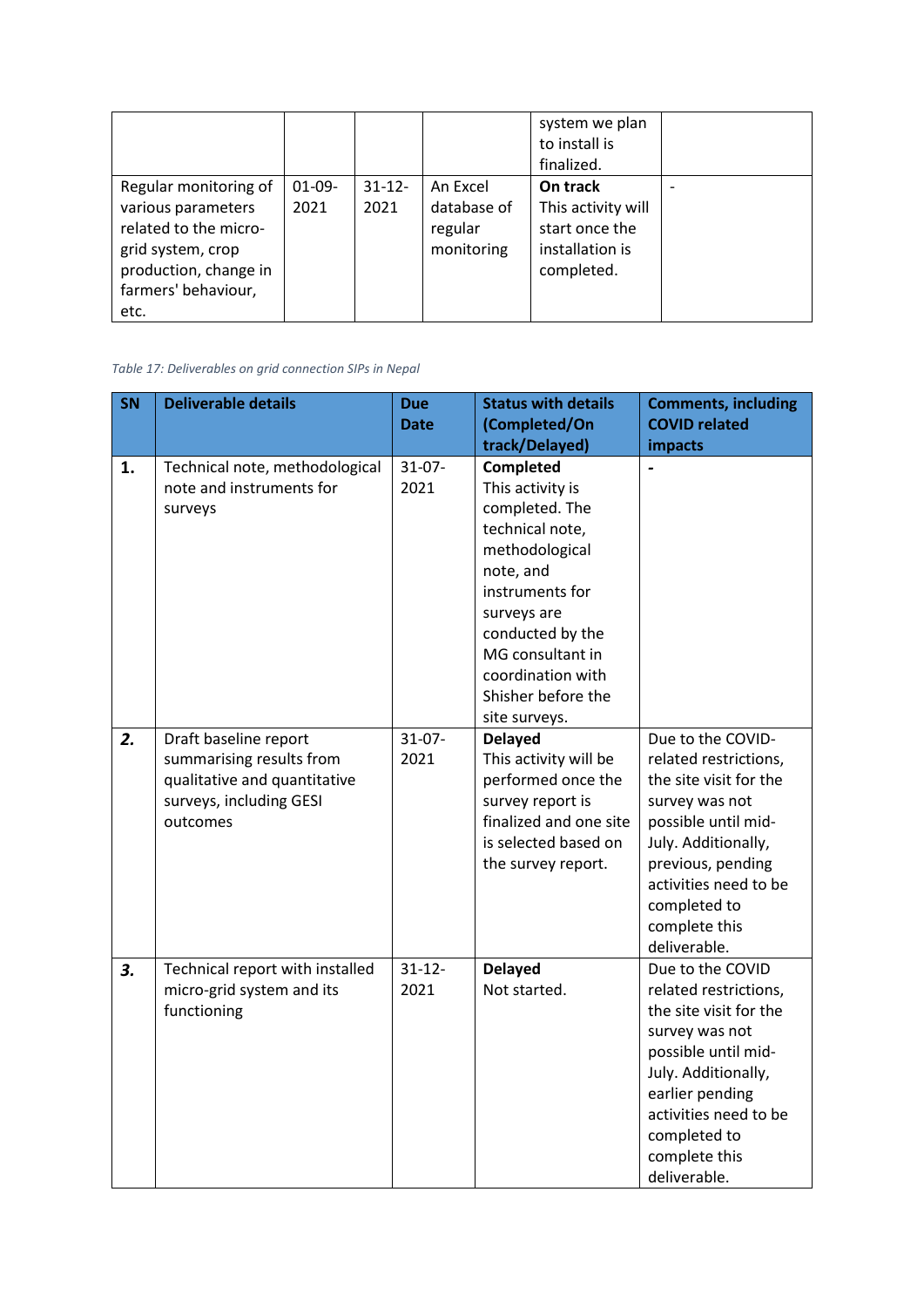## *2.2.4: Demonstration pilots and simulation of grid-connected pumps through heat sinks in Pakistan*

*Table 18: Progress update on 2.2.4*

| <b>Details of sub-</b><br><b>activities</b>                                                 | <b>Start</b><br>date | <b>End</b><br>date | Outputs/C<br>omments    | Person/s<br>responsible  | <b>Status with</b><br>details<br>(Completed/<br>On<br>track/Delaye<br>d) | <b>Additional</b><br>comments                                                                                                                                                                                                                                                                                                  |
|---------------------------------------------------------------------------------------------|----------------------|--------------------|-------------------------|--------------------------|--------------------------------------------------------------------------|--------------------------------------------------------------------------------------------------------------------------------------------------------------------------------------------------------------------------------------------------------------------------------------------------------------------------------|
| Method<br>Statement<br>including<br>design of<br>Choice<br>Experiments                      | 01/04<br>/2021       | 31/07/<br>2021     | Methodolo<br>gical Note | Azeem/Kashi<br>/Yashodha | <b>Not Started</b><br>yet                                                | This activity will<br>build on the<br>main socio-<br>economic<br>survey and<br>utilize a subset<br>of the<br>respondents<br>from the main<br>survey. The<br>project team is<br>considering<br>postponing this<br>for the next<br>year as we have<br>significantly<br>expanded our<br>scope under<br>the training<br>component. |
| Procurement of<br>hardware/instr<br>uments                                                  | 15/08<br>/2021       | 31/09/<br>2021     | Hardware                | Azeem/Zain               |                                                                          |                                                                                                                                                                                                                                                                                                                                |
| Field<br>deployment of<br>Instruments<br>and Data<br>collection for<br>Rabi Season          | 01/10<br>/2021       | 30/04/<br>2022     | Data Set                | Azeem/Zain               |                                                                          |                                                                                                                                                                                                                                                                                                                                |
| Pilot for testing<br>the choice<br>cards and<br>making sure<br>tariff range are<br>relevant | 01/10<br>/2021       | 30/10/<br>2021     | Data Set                | Zain                     |                                                                          |                                                                                                                                                                                                                                                                                                                                |
| Choice<br>Experiment<br>Survey                                                              | 15/11<br>/2021       | 31/12/<br>2021     | Data Set                | Azeem/Zain               |                                                                          |                                                                                                                                                                                                                                                                                                                                |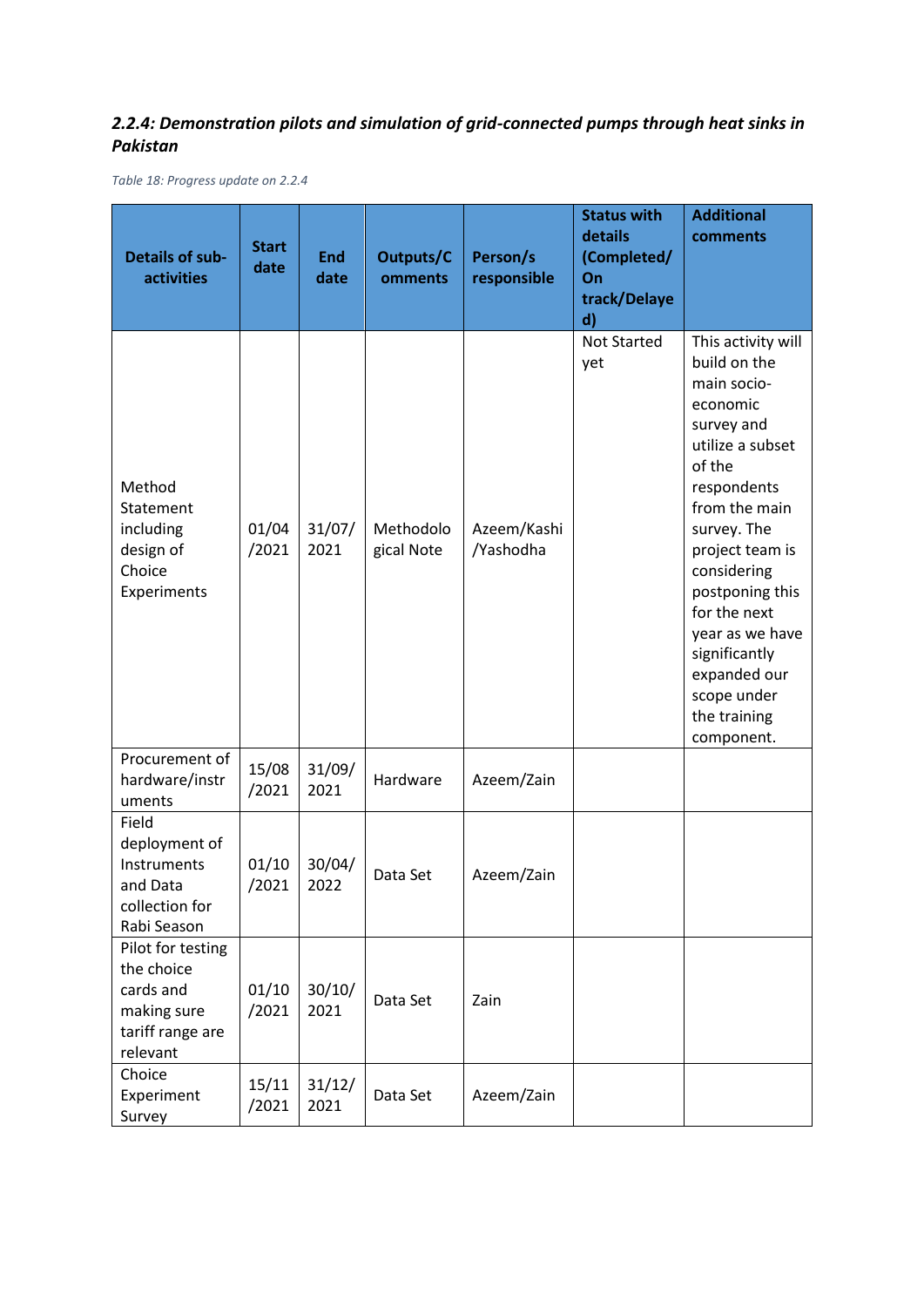# *2.3.1 Administration of innovation funds*

| Details of sub-activities                                                                                                                                                                 | Start date | End date   | <b>Outputs/Comments</b> |
|-------------------------------------------------------------------------------------------------------------------------------------------------------------------------------------------|------------|------------|-------------------------|
| Finalization of IF grant call<br>and announcing the call on<br>the IWMI SoLAR website                                                                                                     | 01/01/2021 | 01/03/2021 | Completed               |
| Screening of applications,<br>shortlisting by Country<br>Leads, further scoring by<br>technical panel members,<br>interviews with semi-finalists<br>and announcement of final<br>awardees | 01/04/2021 | 31/07/2021 | Completed               |
| Signing of contract and<br>commencement of work by<br>$2nd$ round of IF grantees                                                                                                          | 31/07/2021 | 31/10/2021 | In process              |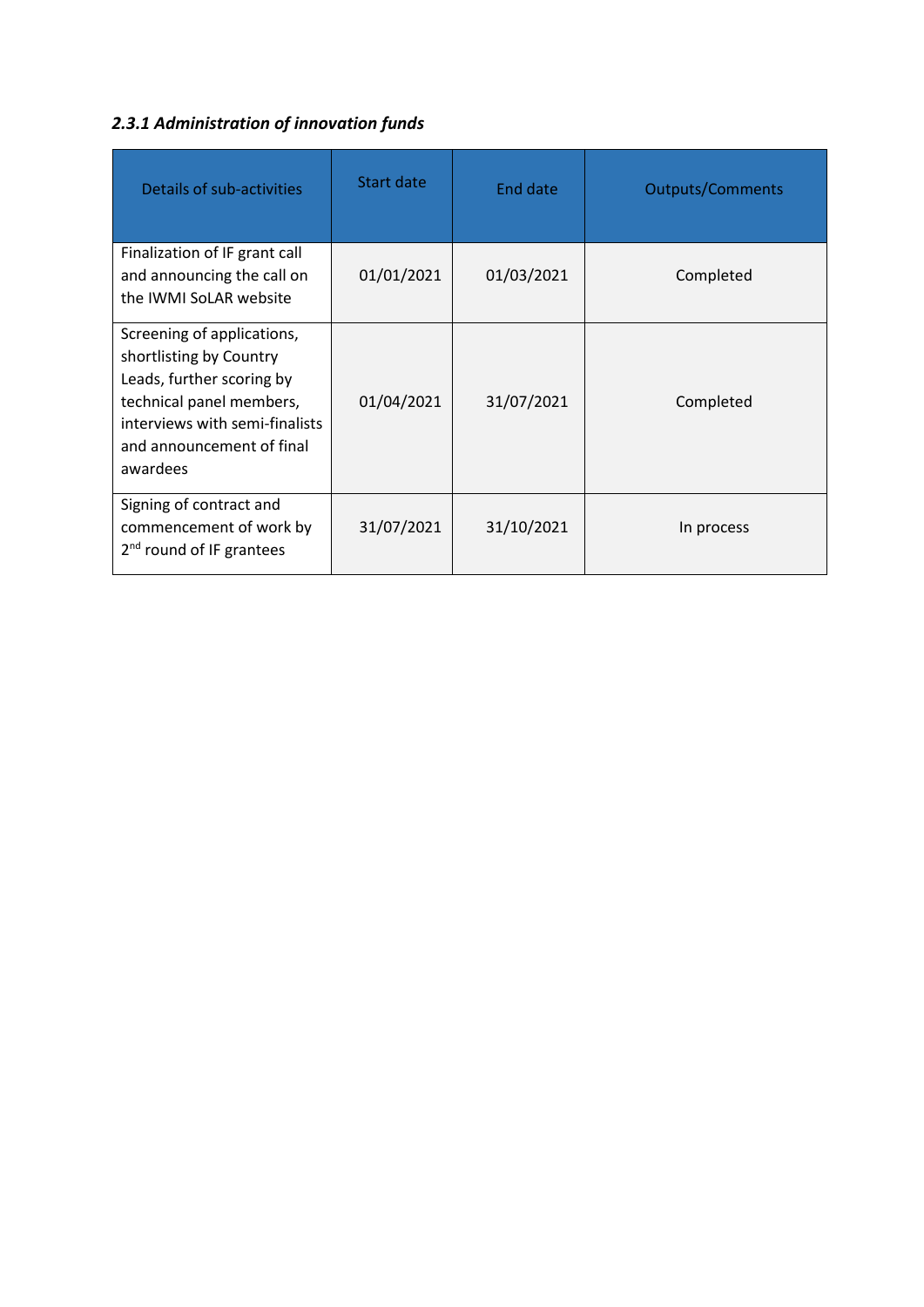### *3.1.1 Training of farmers and local technicians in Bangladesh, India, and Nepal and Pakistan*

*Table 19: Training of farmers in Bangladesh*

| <b>Details of sub-</b><br><b>activities</b>                                                                     | <b>Start date</b> | <b>End Date</b> | <b>Status with details</b><br>(Completed/On<br>track/Delayed) | <b>Comments,</b><br>including<br><b>COVID related</b><br><b>impacts</b> |
|-----------------------------------------------------------------------------------------------------------------|-------------------|-----------------|---------------------------------------------------------------|-------------------------------------------------------------------------|
| Preparation of<br>training<br>curricula,<br>training<br>modules and<br>selection of<br>trainers and<br>trainees | 1/01/2021         | 31/12/2021      | On track (expected)                                           | Curricula<br>already<br>developed by<br><b>IDCOL</b>                    |
| <b>Training</b><br>workshop/scho<br>ol $(3-5$ days<br>training)                                                 | 1/07/2021         | 31/12/2021      | On track (expected)                                           | To be<br>completed in<br>last quarter<br>on 2021                        |

*Table 20: Deliverables on training in Bangladesh*

| <b>SN</b>     | <b>Deliverable details</b>                                  | <b>Due date</b> | <b>Status with</b><br>details<br>(Completed/On<br>track/Delayed) | Comments,<br>including COVID<br>related impacts   |
|---------------|-------------------------------------------------------------|-----------------|------------------------------------------------------------------|---------------------------------------------------|
|               | Training curricula, including<br>training modules           | 31-12-2021      | On track<br>(expected)                                           | Curricula already<br>developed by<br><b>IDCOL</b> |
| $\mathcal{P}$ | Training report, including<br>details of personnel, trained | 31-12-2021      | On track<br>(expected)                                           | To be completed<br>in last quarter in<br>2021     |

#### *Table 21: Activities on training in India*

| <b>Details of sub-</b><br>activities | <b>Start date</b> | <b>End Date</b> | <b>Status with</b><br>details<br>(Completed/On<br>track/Delayed) | <b>Additional comments</b> |
|--------------------------------------|-------------------|-----------------|------------------------------------------------------------------|----------------------------|
| India:                               | 1/01/2021         | 31/12/2021      |                                                                  |                            |
| Contractual<br>٠                     |                   |                 | On track                                                         |                            |
| agreement with                       |                   |                 |                                                                  |                            |
| <b>GERMI</b>                         |                   |                 | On track                                                         |                            |
| Preparation of<br>$\bullet$          |                   |                 |                                                                  |                            |
| training                             |                   |                 |                                                                  |                            |
| curricula,                           |                   |                 |                                                                  |                            |
| training                             |                   |                 |                                                                  |                            |
| modules and                          |                   |                 |                                                                  |                            |
| selection of                         |                   |                 |                                                                  |                            |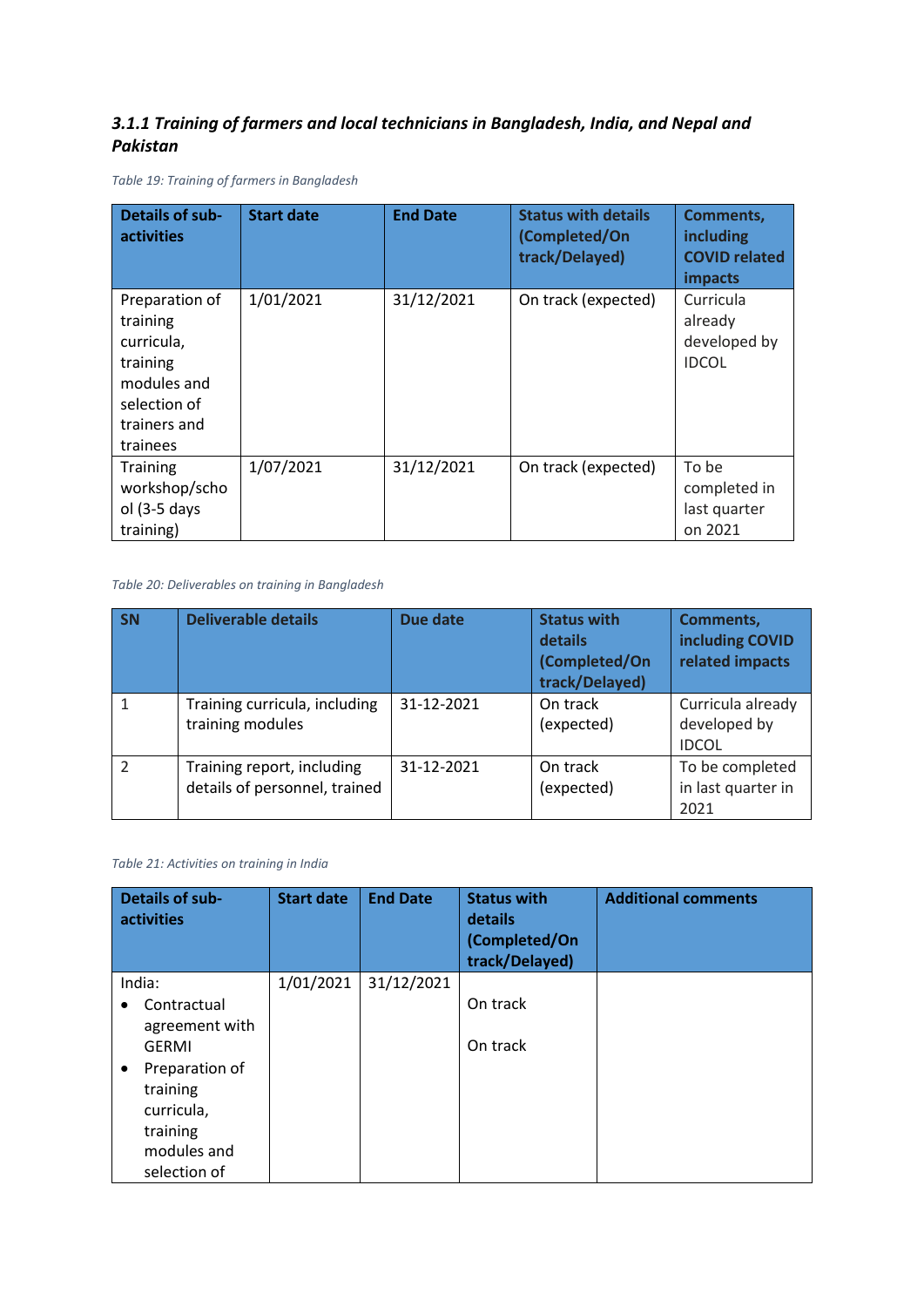| trainers and<br>trainees                                  |           |            |             |                                                                                                                                                                                                                                                                                                                                                                                                                                      |
|-----------------------------------------------------------|-----------|------------|-------------|--------------------------------------------------------------------------------------------------------------------------------------------------------------------------------------------------------------------------------------------------------------------------------------------------------------------------------------------------------------------------------------------------------------------------------------|
| <b>Training</b><br>workshop/school<br>(3-5 days training) | 1/07/2021 | 31/12/2021 | Might delay | Early in 2021, training<br>farmers under SKY feeder is<br>conceptualized as the<br>capacity building of farmers<br>and track how the capacity<br>building training workshop<br>will help farmers make a<br>better decision. Therefore,<br>now we have decided to<br>train about 2000 farmers<br>under 48 SKY. The training<br>itself might take 2-3<br>months. Therefore, this<br>activity will be extended till<br>early next year. |

*Table 22: Deliverables on training in India*

| <b>SN</b>      | Deliverable details                                | Due date                    | <b>Status with</b><br>details<br>(Completed/On<br>track/Delayed) | Comments,<br>including COVID<br>related impacts                                     |
|----------------|----------------------------------------------------|-----------------------------|------------------------------------------------------------------|-------------------------------------------------------------------------------------|
| 1              | Training curricular,<br>including training modules | 31/12/2021                  | On track                                                         |                                                                                     |
| $\mathfrak{p}$ | Training report, monitoring<br>trained farmers     | Throughout the<br>year 2022 | Delayed                                                          | Due to structural<br>change in the<br>plan of the<br>activity as<br>mentioned above |

*Table 23: Activities on training in Nepal*

| <b>Details of sub-</b><br><b>activities</b>                                     | <b>Start Date</b> | <b>End Date</b> | <b>Outputs/Comment</b><br>S | <b>Status with</b><br>details<br>(Completed/O<br>n<br>track/Delayed)                                                                 | <b>Comments</b><br>, including<br><b>COVID</b><br>related<br>impacts |
|---------------------------------------------------------------------------------|-------------------|-----------------|-----------------------------|--------------------------------------------------------------------------------------------------------------------------------------|----------------------------------------------------------------------|
| <b>Training</b><br>workshop/schoo<br>$1(3-5)$ days<br>training)<br>(Training 1) | 1/07/202<br>1     | 31/12/202<br>1  | <b>Training conducted</b>   | <b>Completed</b><br>-The training<br>was conducted<br>in Itahari,<br>Nepal, from<br>February 28,<br>2021, to March<br>06, 2021, with |                                                                      |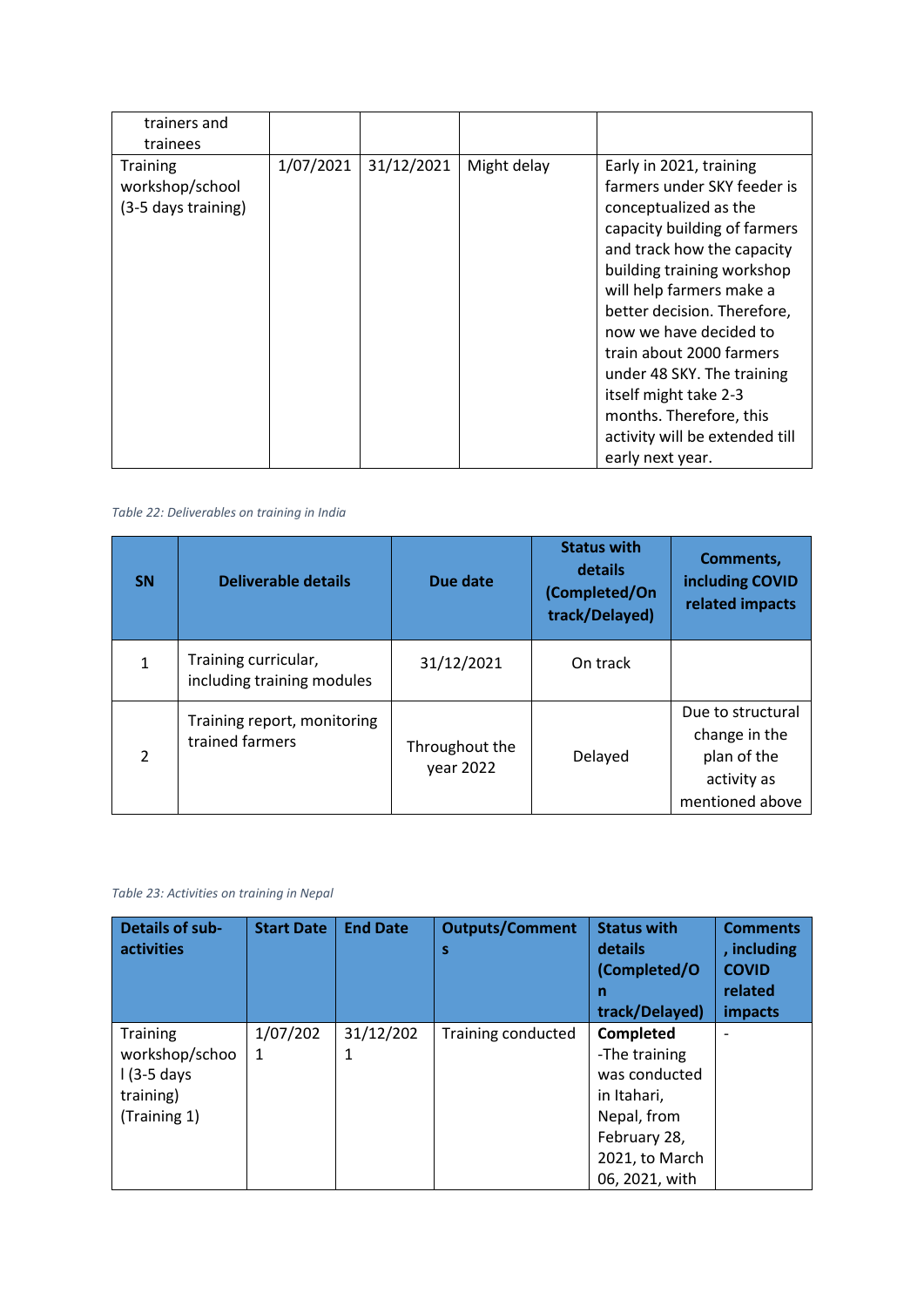|                |              |              |                       | local partner    |                |
|----------------|--------------|--------------|-----------------------|------------------|----------------|
|                |              |              |                       | Pathibhara       |                |
|                |              |              |                       | Polytechnic.     |                |
|                |              |              |                       | The training     |                |
|                |              |              |                       | manual           |                |
|                |              |              |                       | undergoing       |                |
|                |              |              |                       | final edits by   |                |
|                |              |              |                       | the IWMI team    |                |
|                |              |              |                       | would then be    |                |
|                |              |              |                       | translated into  |                |
|                |              |              |                       | Nepali by an     |                |
|                |              |              |                       | external         |                |
|                |              |              |                       | consultant (to   |                |
|                |              |              |                       | be identified).  |                |
| Training - 2   |              | 31-12-2021   |                       | Likely to be     |                |
|                |              |              |                       | held in the last |                |
|                |              |              |                       | quarter of       |                |
|                |              |              |                       | 2021, also       |                |
|                |              |              |                       | based on the     |                |
|                |              |              |                       | COVID            |                |
|                |              |              |                       | situation.       |                |
| Preparation of | 1/01/202     | 31/12/202    | Training materials    | On track         | $\overline{a}$ |
| training       | 1            | 1            | are finalized, and    | Additional       |                |
| curricula,     |              |              | trainees are          | work on          |                |
| training       |              |              | chosen, and all       | previous         |                |
| modules and    |              |              | technical, logistical | training         |                |
| selection of   |              |              | arrangements for      | modules is       |                |
| trainers and   |              |              | training done         | being            |                |
| trainees       |              |              |                       | conducted for    |                |
|                |              |              |                       | the next         |                |
|                |              |              |                       | training         |                |
|                |              |              |                       | activities.      |                |
| Training       | 1/07/202     | 31/12/202    | Training conducted    | On track         | This           |
| workshop/schoo | $\mathbf{1}$ | $\mathbf{1}$ |                       | This activity is | activity will  |
| $1(3-5)$ days  |              |              |                       | being planned    | be affected    |
| training)      |              |              |                       | for the last     | if there are   |
|                |              |              |                       | quarter of       | any COVID      |
|                |              |              |                       | 2021.            | related        |
|                |              |              |                       |                  | restrictions   |
|                |              |              |                       |                  | in October     |
|                |              |              |                       |                  | as this        |
|                |              |              |                       |                  | activity       |
|                |              |              |                       |                  | requires       |
|                |              |              |                       |                  | extensive      |
|                |              |              |                       |                  | field visits   |
|                |              |              |                       |                  | at multiple    |
|                |              |              |                       |                  | locations      |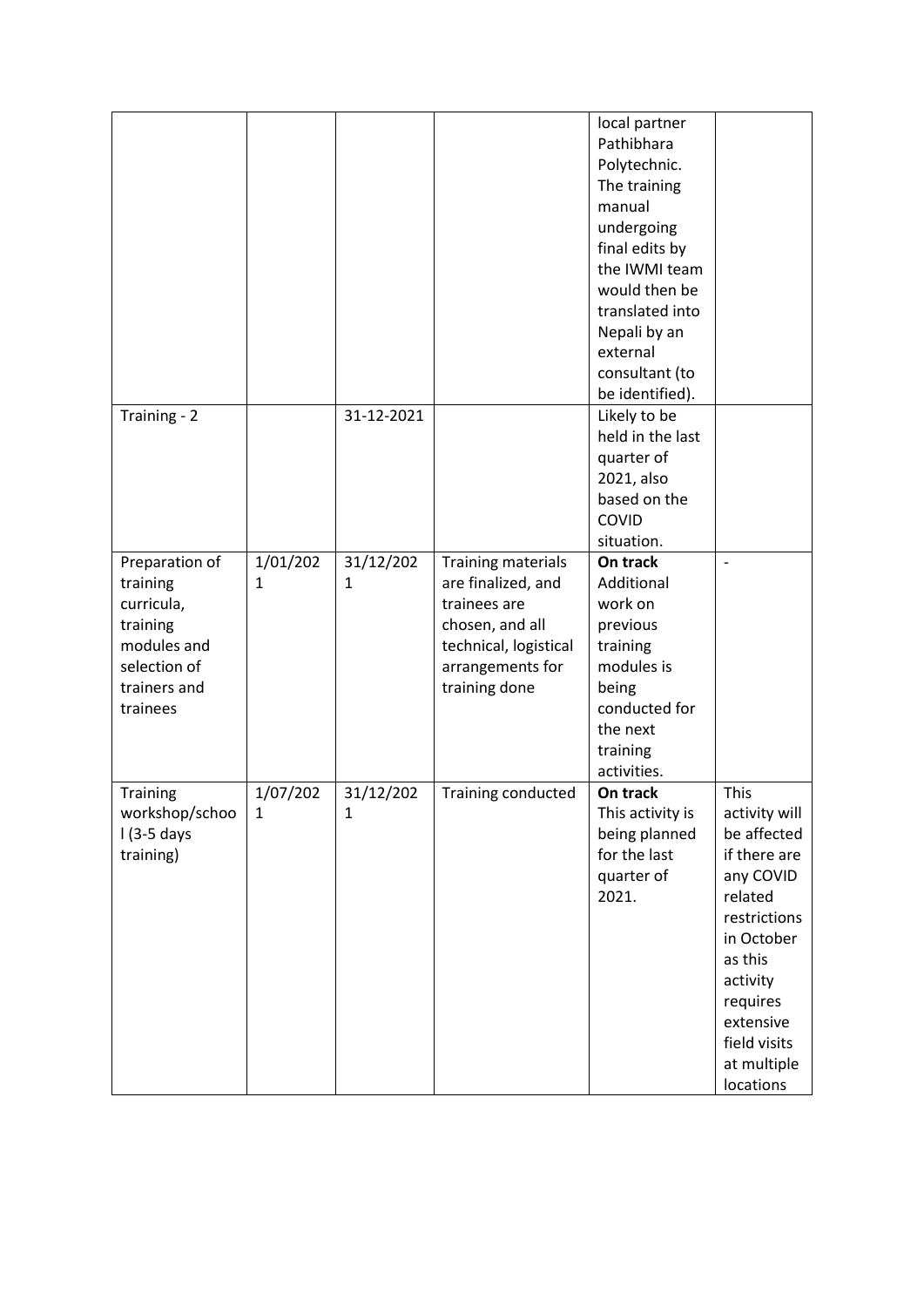*Table 24: Deliverables on training in Nepal*

| <b>SN</b>      | <b>Deliverable details</b>                                     | <b>Due Date</b> | <b>Status with details</b>                                                                                                                                                                                             | Comments,                                                                                                                                                                                                                                                                                                                                              |
|----------------|----------------------------------------------------------------|-----------------|------------------------------------------------------------------------------------------------------------------------------------------------------------------------------------------------------------------------|--------------------------------------------------------------------------------------------------------------------------------------------------------------------------------------------------------------------------------------------------------------------------------------------------------------------------------------------------------|
|                |                                                                |                 | (Completed/On                                                                                                                                                                                                          | including COVID                                                                                                                                                                                                                                                                                                                                        |
|                |                                                                |                 | track/Delayed)                                                                                                                                                                                                         | related impacts                                                                                                                                                                                                                                                                                                                                        |
| $\mathbf{1}$   | Training curricula,<br>including training<br>modules           | 31-12-2021      | Completed<br>-Training conducted in<br>Itahari, Nepal, from<br>February 28, 2021, to<br>March 06, 2021<br>The training manual<br>undergoing final edits<br>by the IWMI team<br>would then be<br>translated into Nepali |                                                                                                                                                                                                                                                                                                                                                        |
|                |                                                                |                 | by an external<br>consultant (to be<br>identified).                                                                                                                                                                    |                                                                                                                                                                                                                                                                                                                                                        |
| $\overline{2}$ | Training report,<br>including details of<br>personnel, trained | 31-12-2021      | Completed (Training 1)<br>On-track (Training 2)                                                                                                                                                                        | <b>Training 1</b><br>The pandemic<br>had impacted the<br>dates of Training<br>1; however, it is<br>now complete.<br><b>Training 2</b><br>This activity will<br>be affected if<br>there are any<br>COVID-related<br>restrictions in the<br>last quarter of<br>2021, as this<br>activity requires<br>extensive field<br>visits at multiple<br>locations. |

#### *Table 25: Activities on training in Pakistan*

| <b>Details of</b><br>sub-<br>activities | <b>Start</b><br>date | <b>End</b><br><b>Date</b> | <b>Outputs/Com</b><br>ments        | Person/s<br>responsible | <b>Status with</b><br>details<br>(Completed/<br>On<br>track/Delaye<br>$\mathbf{d}$ | <b>Additional</b><br>comments                                      |
|-----------------------------------------|----------------------|---------------------------|------------------------------------|-------------------------|------------------------------------------------------------------------------------|--------------------------------------------------------------------|
| Preparatio<br>n of<br>training          | 1/01/<br>2021        | 31/12/2<br>021            | Training<br>materials<br>finalized | Azeem                   | Completed-<br>more<br>planned                                                      | -Under this<br>activity, we have<br>completed<br>successful trials |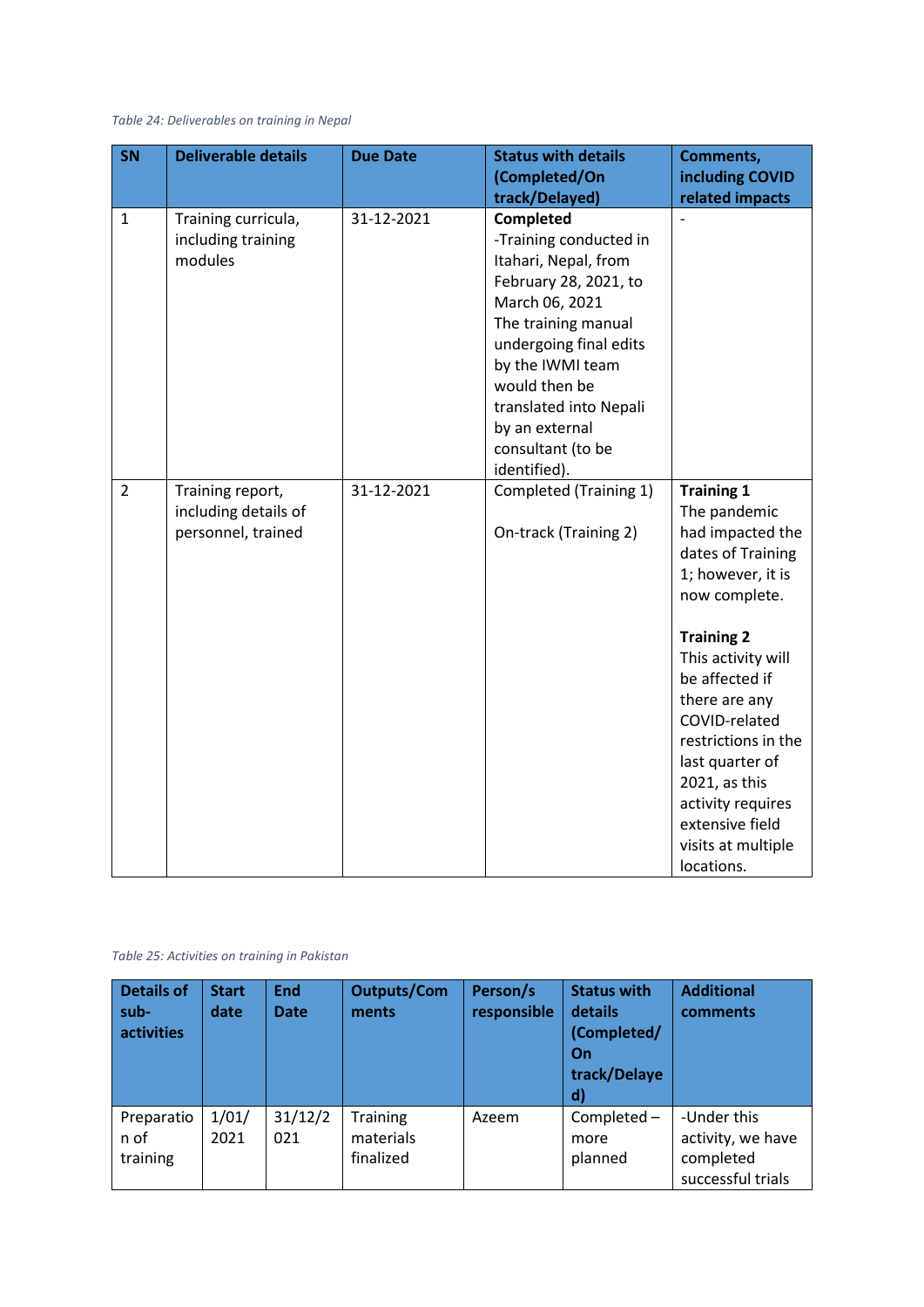| are chosen,<br>training<br>crop at a partner<br>year<br>modules<br>and all<br>university<br>technical<br>through solar-<br>and<br>selection<br>logistical<br>based precision<br>of trainers<br>surface irrigation<br>arrangements<br>- results have<br>for training<br>and<br>trainees<br>done<br>been analyzed,<br>and the<br>manuscript is<br>under<br>preparation.<br>Two more trials<br>at two different<br>partner sites are<br>underway for the<br>Maise and pulses<br>for the Kharif<br>season. This will<br>provide robust<br>evidence of SIP<br>use in precision<br>surface<br>irrigation, which<br>can potentially<br>impact millions<br>of farmers. The<br>trial at PARC will<br>compare this<br>technology with<br>other HEIS<br>techniques as<br>well<br>1/07/<br>31/12/2<br>Delivered<br>Training<br>Training<br>-A training on<br>Azeem<br>2021<br>021<br>"Design of Solar<br>workshop<br>conducted<br>and ongoing<br>/school<br>Pumping Unit for<br><b>Precision Surface</b><br>$(3-5$ days<br>Irrigation" was<br>training)<br>physically<br>delivered to 70<br>participants at<br>partner<br>university<br>-A hands-on<br>training on<br>"Operation and | curricula, |  | and trainees | during the | of the wheat   |
|--------------------------------------------------------------------------------------------------------------------------------------------------------------------------------------------------------------------------------------------------------------------------------------------------------------------------------------------------------------------------------------------------------------------------------------------------------------------------------------------------------------------------------------------------------------------------------------------------------------------------------------------------------------------------------------------------------------------------------------------------------------------------------------------------------------------------------------------------------------------------------------------------------------------------------------------------------------------------------------------------------------------------------------------------------------------------------------------------------------------------------------------------------------------------|------------|--|--------------|------------|----------------|
|                                                                                                                                                                                                                                                                                                                                                                                                                                                                                                                                                                                                                                                                                                                                                                                                                                                                                                                                                                                                                                                                                                                                                                          |            |  |              |            |                |
|                                                                                                                                                                                                                                                                                                                                                                                                                                                                                                                                                                                                                                                                                                                                                                                                                                                                                                                                                                                                                                                                                                                                                                          |            |  |              |            |                |
|                                                                                                                                                                                                                                                                                                                                                                                                                                                                                                                                                                                                                                                                                                                                                                                                                                                                                                                                                                                                                                                                                                                                                                          |            |  |              |            |                |
|                                                                                                                                                                                                                                                                                                                                                                                                                                                                                                                                                                                                                                                                                                                                                                                                                                                                                                                                                                                                                                                                                                                                                                          |            |  |              |            |                |
|                                                                                                                                                                                                                                                                                                                                                                                                                                                                                                                                                                                                                                                                                                                                                                                                                                                                                                                                                                                                                                                                                                                                                                          |            |  |              |            |                |
|                                                                                                                                                                                                                                                                                                                                                                                                                                                                                                                                                                                                                                                                                                                                                                                                                                                                                                                                                                                                                                                                                                                                                                          |            |  |              |            |                |
|                                                                                                                                                                                                                                                                                                                                                                                                                                                                                                                                                                                                                                                                                                                                                                                                                                                                                                                                                                                                                                                                                                                                                                          |            |  |              |            |                |
|                                                                                                                                                                                                                                                                                                                                                                                                                                                                                                                                                                                                                                                                                                                                                                                                                                                                                                                                                                                                                                                                                                                                                                          |            |  |              |            |                |
|                                                                                                                                                                                                                                                                                                                                                                                                                                                                                                                                                                                                                                                                                                                                                                                                                                                                                                                                                                                                                                                                                                                                                                          |            |  |              |            |                |
|                                                                                                                                                                                                                                                                                                                                                                                                                                                                                                                                                                                                                                                                                                                                                                                                                                                                                                                                                                                                                                                                                                                                                                          |            |  |              |            |                |
|                                                                                                                                                                                                                                                                                                                                                                                                                                                                                                                                                                                                                                                                                                                                                                                                                                                                                                                                                                                                                                                                                                                                                                          |            |  |              |            |                |
|                                                                                                                                                                                                                                                                                                                                                                                                                                                                                                                                                                                                                                                                                                                                                                                                                                                                                                                                                                                                                                                                                                                                                                          |            |  |              |            |                |
|                                                                                                                                                                                                                                                                                                                                                                                                                                                                                                                                                                                                                                                                                                                                                                                                                                                                                                                                                                                                                                                                                                                                                                          |            |  |              |            |                |
|                                                                                                                                                                                                                                                                                                                                                                                                                                                                                                                                                                                                                                                                                                                                                                                                                                                                                                                                                                                                                                                                                                                                                                          |            |  |              |            |                |
|                                                                                                                                                                                                                                                                                                                                                                                                                                                                                                                                                                                                                                                                                                                                                                                                                                                                                                                                                                                                                                                                                                                                                                          |            |  |              |            |                |
|                                                                                                                                                                                                                                                                                                                                                                                                                                                                                                                                                                                                                                                                                                                                                                                                                                                                                                                                                                                                                                                                                                                                                                          |            |  |              |            |                |
|                                                                                                                                                                                                                                                                                                                                                                                                                                                                                                                                                                                                                                                                                                                                                                                                                                                                                                                                                                                                                                                                                                                                                                          |            |  |              |            |                |
|                                                                                                                                                                                                                                                                                                                                                                                                                                                                                                                                                                                                                                                                                                                                                                                                                                                                                                                                                                                                                                                                                                                                                                          |            |  |              |            |                |
|                                                                                                                                                                                                                                                                                                                                                                                                                                                                                                                                                                                                                                                                                                                                                                                                                                                                                                                                                                                                                                                                                                                                                                          |            |  |              |            |                |
|                                                                                                                                                                                                                                                                                                                                                                                                                                                                                                                                                                                                                                                                                                                                                                                                                                                                                                                                                                                                                                                                                                                                                                          |            |  |              |            |                |
|                                                                                                                                                                                                                                                                                                                                                                                                                                                                                                                                                                                                                                                                                                                                                                                                                                                                                                                                                                                                                                                                                                                                                                          |            |  |              |            |                |
|                                                                                                                                                                                                                                                                                                                                                                                                                                                                                                                                                                                                                                                                                                                                                                                                                                                                                                                                                                                                                                                                                                                                                                          |            |  |              |            |                |
|                                                                                                                                                                                                                                                                                                                                                                                                                                                                                                                                                                                                                                                                                                                                                                                                                                                                                                                                                                                                                                                                                                                                                                          |            |  |              |            |                |
|                                                                                                                                                                                                                                                                                                                                                                                                                                                                                                                                                                                                                                                                                                                                                                                                                                                                                                                                                                                                                                                                                                                                                                          |            |  |              |            |                |
|                                                                                                                                                                                                                                                                                                                                                                                                                                                                                                                                                                                                                                                                                                                                                                                                                                                                                                                                                                                                                                                                                                                                                                          |            |  |              |            |                |
|                                                                                                                                                                                                                                                                                                                                                                                                                                                                                                                                                                                                                                                                                                                                                                                                                                                                                                                                                                                                                                                                                                                                                                          |            |  |              |            |                |
|                                                                                                                                                                                                                                                                                                                                                                                                                                                                                                                                                                                                                                                                                                                                                                                                                                                                                                                                                                                                                                                                                                                                                                          |            |  |              |            |                |
|                                                                                                                                                                                                                                                                                                                                                                                                                                                                                                                                                                                                                                                                                                                                                                                                                                                                                                                                                                                                                                                                                                                                                                          |            |  |              |            |                |
|                                                                                                                                                                                                                                                                                                                                                                                                                                                                                                                                                                                                                                                                                                                                                                                                                                                                                                                                                                                                                                                                                                                                                                          |            |  |              |            |                |
|                                                                                                                                                                                                                                                                                                                                                                                                                                                                                                                                                                                                                                                                                                                                                                                                                                                                                                                                                                                                                                                                                                                                                                          |            |  |              |            |                |
|                                                                                                                                                                                                                                                                                                                                                                                                                                                                                                                                                                                                                                                                                                                                                                                                                                                                                                                                                                                                                                                                                                                                                                          |            |  |              |            |                |
|                                                                                                                                                                                                                                                                                                                                                                                                                                                                                                                                                                                                                                                                                                                                                                                                                                                                                                                                                                                                                                                                                                                                                                          |            |  |              |            |                |
|                                                                                                                                                                                                                                                                                                                                                                                                                                                                                                                                                                                                                                                                                                                                                                                                                                                                                                                                                                                                                                                                                                                                                                          |            |  |              |            |                |
|                                                                                                                                                                                                                                                                                                                                                                                                                                                                                                                                                                                                                                                                                                                                                                                                                                                                                                                                                                                                                                                                                                                                                                          |            |  |              |            |                |
|                                                                                                                                                                                                                                                                                                                                                                                                                                                                                                                                                                                                                                                                                                                                                                                                                                                                                                                                                                                                                                                                                                                                                                          |            |  |              |            |                |
|                                                                                                                                                                                                                                                                                                                                                                                                                                                                                                                                                                                                                                                                                                                                                                                                                                                                                                                                                                                                                                                                                                                                                                          |            |  |              |            |                |
|                                                                                                                                                                                                                                                                                                                                                                                                                                                                                                                                                                                                                                                                                                                                                                                                                                                                                                                                                                                                                                                                                                                                                                          |            |  |              |            |                |
|                                                                                                                                                                                                                                                                                                                                                                                                                                                                                                                                                                                                                                                                                                                                                                                                                                                                                                                                                                                                                                                                                                                                                                          |            |  |              |            |                |
|                                                                                                                                                                                                                                                                                                                                                                                                                                                                                                                                                                                                                                                                                                                                                                                                                                                                                                                                                                                                                                                                                                                                                                          |            |  |              |            |                |
|                                                                                                                                                                                                                                                                                                                                                                                                                                                                                                                                                                                                                                                                                                                                                                                                                                                                                                                                                                                                                                                                                                                                                                          |            |  |              |            |                |
|                                                                                                                                                                                                                                                                                                                                                                                                                                                                                                                                                                                                                                                                                                                                                                                                                                                                                                                                                                                                                                                                                                                                                                          |            |  |              |            |                |
|                                                                                                                                                                                                                                                                                                                                                                                                                                                                                                                                                                                                                                                                                                                                                                                                                                                                                                                                                                                                                                                                                                                                                                          |            |  |              |            |                |
|                                                                                                                                                                                                                                                                                                                                                                                                                                                                                                                                                                                                                                                                                                                                                                                                                                                                                                                                                                                                                                                                                                                                                                          |            |  |              |            |                |
|                                                                                                                                                                                                                                                                                                                                                                                                                                                                                                                                                                                                                                                                                                                                                                                                                                                                                                                                                                                                                                                                                                                                                                          |            |  |              |            |                |
|                                                                                                                                                                                                                                                                                                                                                                                                                                                                                                                                                                                                                                                                                                                                                                                                                                                                                                                                                                                                                                                                                                                                                                          |            |  |              |            |                |
|                                                                                                                                                                                                                                                                                                                                                                                                                                                                                                                                                                                                                                                                                                                                                                                                                                                                                                                                                                                                                                                                                                                                                                          |            |  |              |            |                |
|                                                                                                                                                                                                                                                                                                                                                                                                                                                                                                                                                                                                                                                                                                                                                                                                                                                                                                                                                                                                                                                                                                                                                                          |            |  |              |            |                |
|                                                                                                                                                                                                                                                                                                                                                                                                                                                                                                                                                                                                                                                                                                                                                                                                                                                                                                                                                                                                                                                                                                                                                                          |            |  |              |            | Maintenance of |
| <b>Solar Pumping</b>                                                                                                                                                                                                                                                                                                                                                                                                                                                                                                                                                                                                                                                                                                                                                                                                                                                                                                                                                                                                                                                                                                                                                     |            |  |              |            |                |
| Unit and                                                                                                                                                                                                                                                                                                                                                                                                                                                                                                                                                                                                                                                                                                                                                                                                                                                                                                                                                                                                                                                                                                                                                                 |            |  |              |            |                |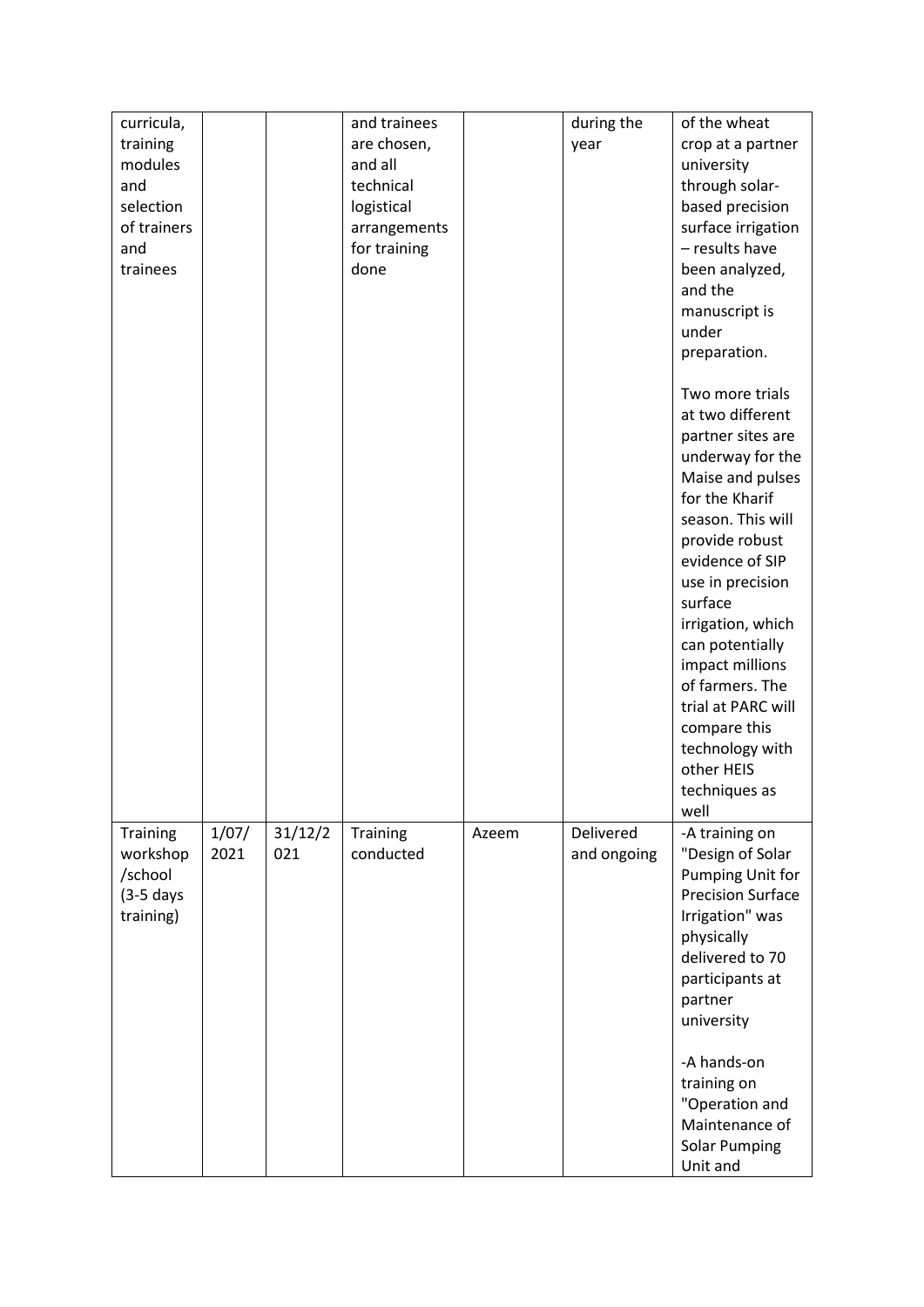|  |  | <b>Precision Surface</b><br>Irrigation" was<br>delivered to 19<br>farmers at the<br>field site where<br>IWMI has<br>installed a SIP<br>through SDC<br>funding.   |
|--|--|------------------------------------------------------------------------------------------------------------------------------------------------------------------|
|  |  | -A physical<br>training to PARC<br>staff was<br>delivered in<br>Islamabad on<br>laser grading to<br>prepare the field<br>for precision<br>surface irrigation     |
|  |  | -A virtual training<br>to KFUEIT<br>researchers and<br>staff was<br>delivered on<br>laser grading to<br>prepare the field<br>for precision<br>surface irrigation |

*Table 26: Deliverables on training in Pakistan*

| Deliverables as per the work plan                           | <b>Status Update</b> |
|-------------------------------------------------------------|----------------------|
| Training curricula, including training modules              | Delivered            |
| Training report, including details of personnel,<br>trained | <b>Delivered</b>     |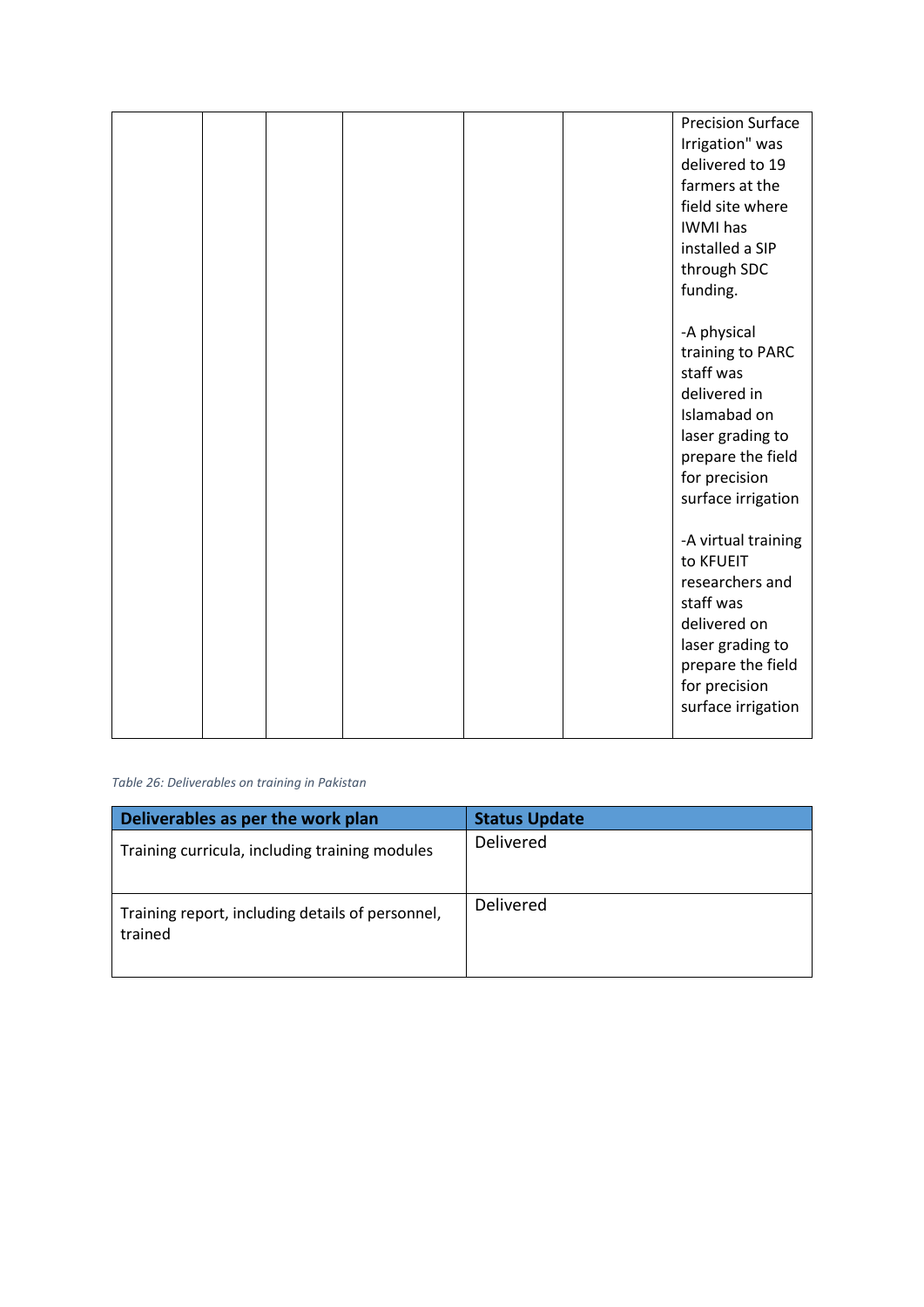# *3.1.2 Training of groundwater, energy and agriculture officials in all four countries*

| Details of sub-<br>activities                                                                                                     | <b>Start date</b> | <b>End Date</b> | <b>Outputs/Comments</b>                                                                                                                       | <b>Status</b>                    |
|-----------------------------------------------------------------------------------------------------------------------------------|-------------------|-----------------|-----------------------------------------------------------------------------------------------------------------------------------------------|----------------------------------|
| Preparation of<br>training<br>curricula,<br>training<br>modules and<br>selection<br>speakers/lectu<br>rers                        | 1/01/2021         | 30/06/2020      | <b>Training materials</b><br>finalized<br>and trainees are<br>chosen, and all<br>technical logistical<br>arrangements for<br>training<br>done | In progress,<br>but delayed      |
| Partnership<br>with an<br>academic<br>institution to<br>host the<br>program and<br>issue<br>certificate to<br>the<br>participants | 1/01/2021         | 30/06/2021      | Partnership<br>agreement signed                                                                                                               | In discussions<br>with IHE Delft |
| Selection of<br>participants<br>(nominated by<br>respective<br>country<br>Ministries)                                             | 30/06/2021        | 31/08/2021      | Participants<br>nominated and<br>selected                                                                                                     | Delayed                          |
| Online training<br>conducted and<br>curated                                                                                       | 1/09/2021         | 31/12/2021      | Training conducted<br>and training report<br>prepared                                                                                         | Delayed                          |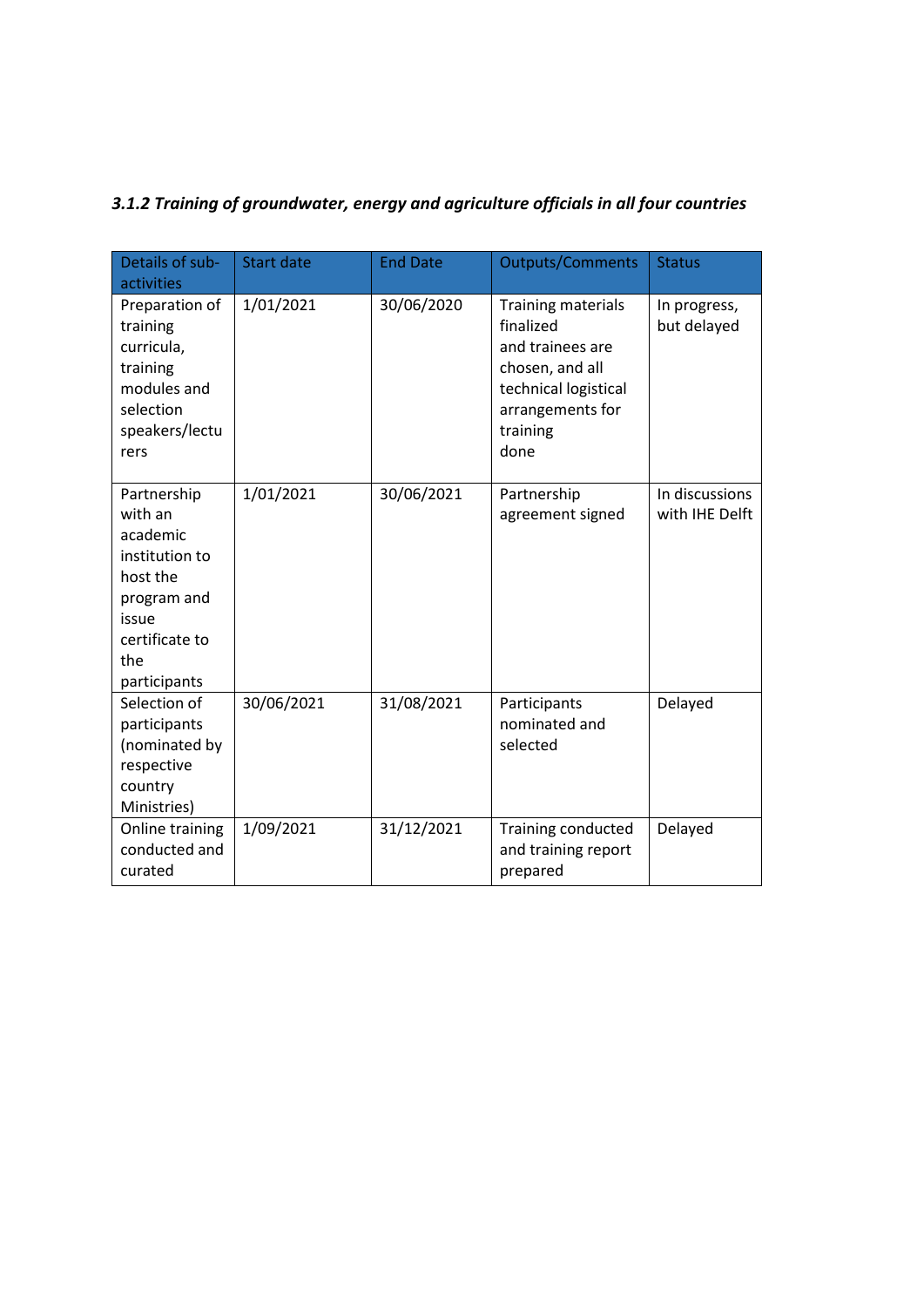## *3.2.2 National forums*

| <b>Details of sub-</b><br><b>activities</b>                                                  | <b>Start date</b> | <b>End date</b> | <b>Status with</b><br>details<br>(Completed/On<br>track/Delayed) | <b>Comments,</b><br>including COVID<br>related impacts                                                |
|----------------------------------------------------------------------------------------------|-------------------|-----------------|------------------------------------------------------------------|-------------------------------------------------------------------------------------------------------|
| National forum<br>(20-30 participants)<br>- primarily<br>policymakers) or<br>else, a webinar | 01/08/2021        | 31/12/2021      | On track                                                         | <b>National Forum</b><br>was organized as<br>a Webinar in the<br>first half of the<br>year            |
|                                                                                              |                   |                 |                                                                  | Depending on<br>Covid situation,<br>2 <sup>nd</sup> National<br>Forum is likely to<br>be online again |

*Table 27: Activity on National Forum in Bangladesh*

#### *Table 28: Activity on National Forum in India*

| <b>Details of sub-activities</b>                                                         | <b>Start date</b> | <b>End date</b> | <b>Status with details</b><br>(Completed/On<br>track/Delayed) | <b>Additional</b><br>comments                            |
|------------------------------------------------------------------------------------------|-------------------|-----------------|---------------------------------------------------------------|----------------------------------------------------------|
| National forum (20-30<br>participants - primarily<br>policymakers) or else, a<br>webinar | 01/08/2021        | 31/12/2021      | ON track                                                      | It will be<br>conducted in<br>September-<br>October 2021 |

#### *Table 29: Activity on National Forum in Nepal*

| <b>Deliverable</b>                                                                                            | <b>Start date</b> | <b>End date</b> | <b>Outputs/Comments</b>                          | <b>Status with</b><br>details<br>(Completed/On<br>track/Delayed)                                                                                                      | Comments,<br><b>including</b><br><b>COVID</b><br>related<br>impacts      |
|---------------------------------------------------------------------------------------------------------------|-------------------|-----------------|--------------------------------------------------|-----------------------------------------------------------------------------------------------------------------------------------------------------------------------|--------------------------------------------------------------------------|
| <b>National</b><br>forum (20-<br>30<br>participants<br>– mostly<br>policy<br>makers) or<br>else, a<br>webinar | 01/08/2021        | 31/12/2021      | <b>National Forum</b><br><b>Workshop Reports</b> | Completed<br>-The NPL<br>national forum<br>on Appropriate<br>Institutional<br>Modalities for<br>Grid-Connected<br>Solar Irrigation<br>Pumps in Nepal<br>took place on | It had to be<br>shifted to an<br>online forum<br>due to the<br>pandemic. |
|                                                                                                               |                   |                 |                                                  | February 04,<br>2021.                                                                                                                                                 |                                                                          |